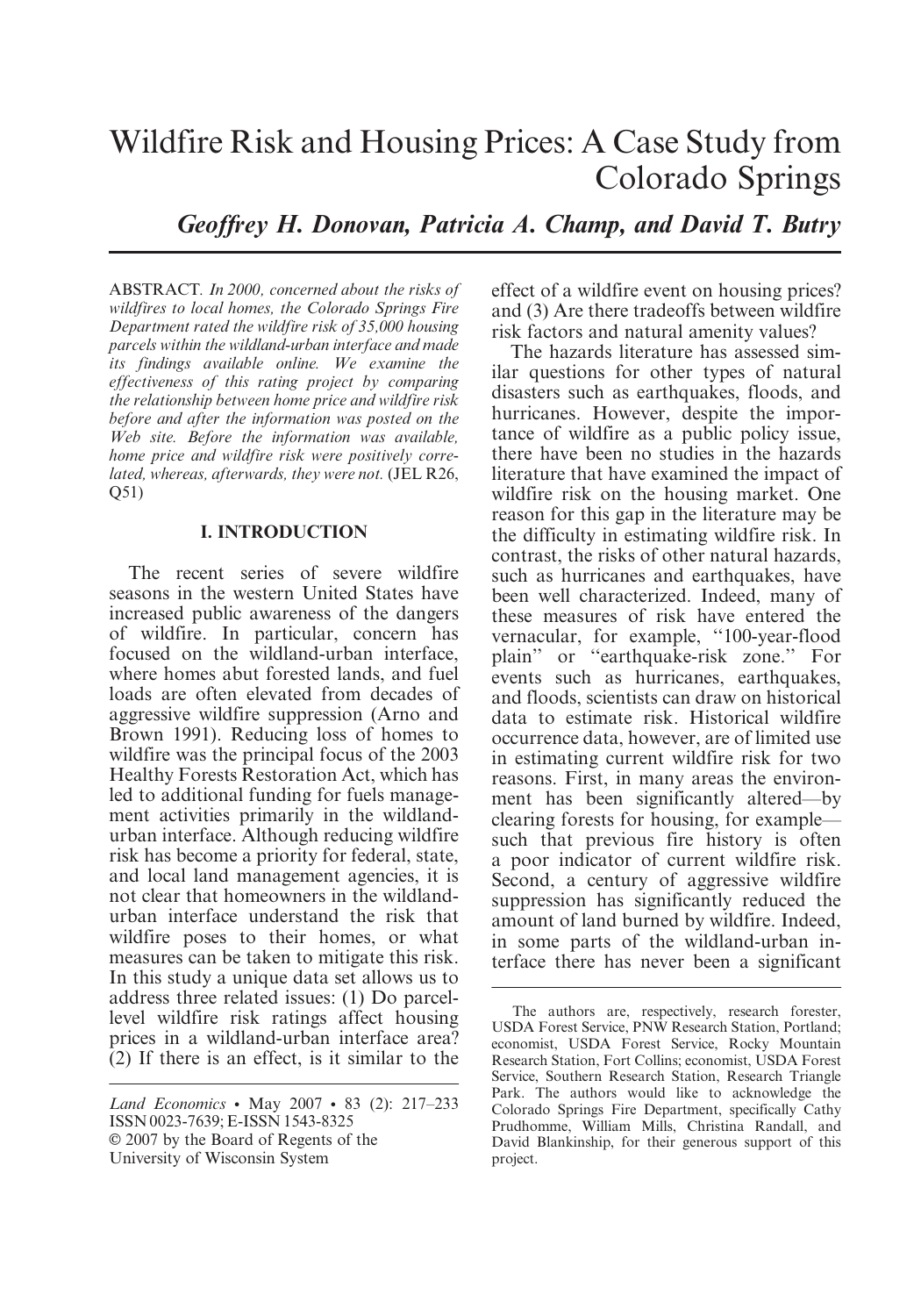wildfire since the area was developed. Anecdotal evidence suggests that fire exclusion, an absence of reliable risk estimates. and homeowner insurance premiums that are independent of wildfire risk have contributed to many homeowners underestimating the risk that wildfire poses to their homes. Furthermore, wildfire risk rating information is often provided at a very broad scale making it difficult to understand how an individual homeowner can impact risk or how risk differs among homes.

As previously mentioned, the hedonic literature is thin in the area of wildfire risk. To our knowledge, there have been no studies that have directly estimated the impact of wildfire risk on housing prices. Loomis (2004) examined the effect of a large wildfire on housing prices in a community that was two miles from the fire. By looking at housing prices three years before the wildfire and five years after the wildfire, Loomis found a significant drop in post-fire housing prices in the community that was proximate to the wildfire. This result is consistent with studies of the effects of other natural disasters on housing price. For example, Bin and Polasky (2004) observed a larger housing price discount for locating in a flood plain after Hurricane Floyd. Chivers and Flores (2002) also used a hedonic price function to look at discounts associated with purchasing a home in a flood plain and found evidence of a discount only in years immediately after a flood event. Over time, the observed discount diminished. In contrast to these studies, Beron, et al. (1997) noted a small rise in average housing prices (from \$311,000 to \$314,000) in the San Francisco Bay area in the eight months following the 1989 Loma Prieta earthquake. The authors hypothesize that prior to the earthquake, individuals overestimated the potential damage from such an event.

### **II. STUDY AREA AND DATA**

Colorado Springs is a city of 361,000 on the front range of the Rocky Mountains in Colorado, approximately 70 miles south of Denver. The study area covers 45 square miles on the western edge of the city bordered by the Pike National Forest, the Air Force Academy, and the Fort Carson Army Base (Figure 1). The elevation in this area varies between 6,000 and 6,800 feet, and the mean annual precipitation is 15 inches. The neighboring forest is predominantly ponderosa pine (Pinus ponderosa) and gambel oak (Quercus gambelii) with some Douglas fir (Pseudotsuga menziesii var. *glauca*) particularly at higher elevations. The area has a mixed-severity fire regime: fires can vary from ground fires that cause little or no overstory mortality to stand-replacing fires. In an average year, the 240,000-acre Pikes Peak Ranger District of the Pike National Forest, which borders the study area, experiences between 40 and 50 wildfire ignitions. However, very few of these ignitions exceed five acres<sup>2</sup> because they are either suppressed by fire crews or because the rain that typically accompanies lightning in this area puts them out naturally. Since European settlement, the study area has experienced two major fires. In 1854, a fire started approximately seven miles southwest of downtown Colorado Springs on Cheyenne Mountain and burned north through the study area before turning west toward the town of South Park. Although exact records are not available, the wildfire certainly burned several hundred thousand acres. In 1950, a wildfire started while land was being cleared for a golf course. In the subsequent fire, nine fire fighters died, and 92 buildings were destroyed with a value of three million dollars (nominal). Since 1950 the area has not had any wildfires. In addition, the Pike National Forest has not conducted any

<sup>&</sup>lt;sup>1</sup> Although some of the major insurance companies are considering denying coverage to homeowners who do not mitigate the wildfire risk on their property, it is not yet an industry wide effort.

<sup>&</sup>lt;sup>2</sup> Personal communication with Christina Randall, Colorado Springs Fire Department, on December 14, 2004.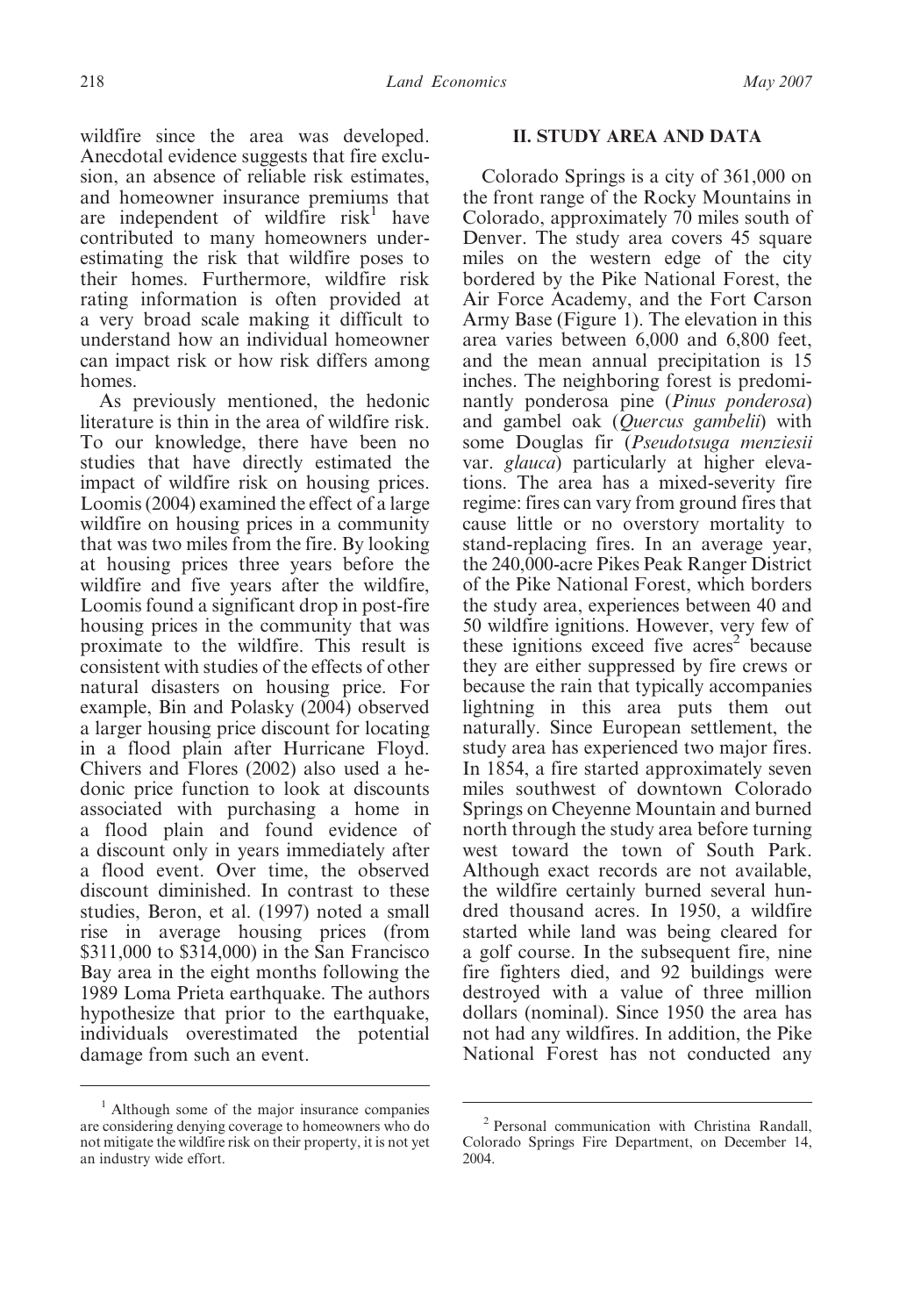

FIGURE 1 COLORADO SPRINGS WILDLAND-URBAN INTERFACE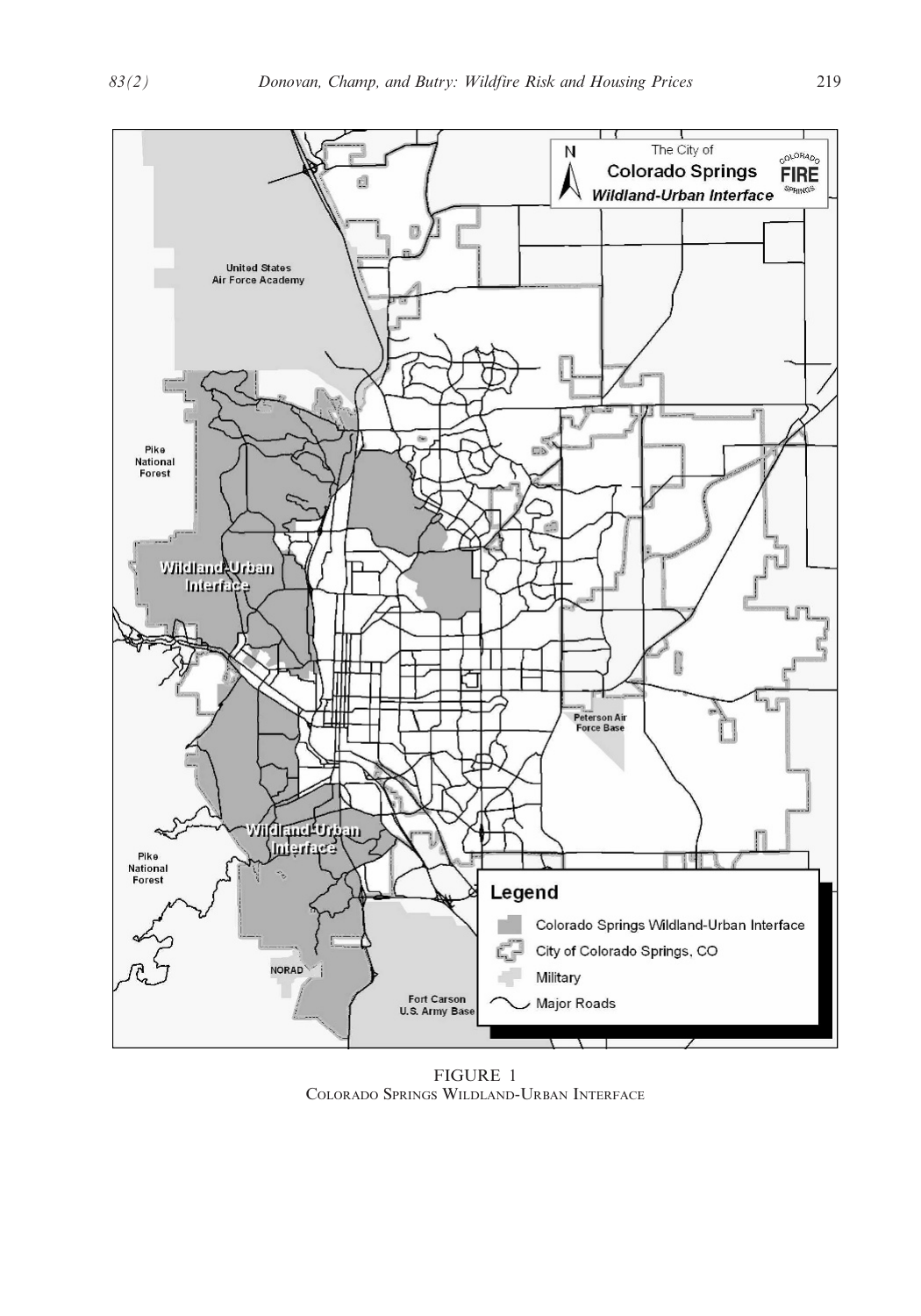prescribed fire or mechanical fuel treatments in the area.

In 2000, concerned about the risk that wildfire posed to houses in the area, the Colorado Springs Fire Department began a unique project to rate the wildfire risk of 35,000 parcels in the wildland-urban interface and make the information available on a Web site. They believed that existing wildfire risk education efforts, which provided more general information, were ineffective, and that parcel-level wildfire risk assessments would provide the specific information needed to change homeowners' behavior. This view is summarized in the following excerpt from the 2001 Colorado Springs Fire Department Wildfire Mitigation Plan (Colorado Springs Fire Department 2001):

In general, the public does not perceive a risk from fire in the wildland-urban interface. Further, property owners believe that insurance companies or disaster assistance will always be there to cover losses. When people believe the government will protect them from natural hazards, the damage potential of a catastrophic event increases. Fire prevention efforts, official pronouncements, and media depictions of imminent risk have been shown to have little effect on those in danger. The effects of public education efforts have not been significant when compared to the need. Unless a catastrophic event occurs, wildland/urban interface protection issues generate little interest. (p. 6)

For each parcel, up to 25 variables were used to calculate an overall wildfire risk rating (low, medium, high, very high, or extreme). $3$  The fire department is reluctant to publish the specific algorithm it uses to calculate overall wildfire risk ratings, as it believes that ensuing arguments about the relative weights of variables would distract from the goal of increasing awareness of wildfire risk and of encouraging homeowners to mitigate this risk. Although up to 25 variables are used, four variables largely determine a parcel's wildfire risk rating. These are, in order of importance, construction material (roof and siding), proximity to dangerous topography, vegetation density around the house, and the average slope of the surrounding area. In January 2002, employees of the Colorado Springs Fire Department started their outreach program on a very small scale by speaking on request to homeowner groups about wildfire risk—they were not yet fully promoting their wildfire education program. This began on July 1, 2002, when the fire department posted the parcel-level wildfire risk ratings on the Web (http:// csfd.springsgov.com/). Homeowners can look up the wildfire risk rating of their house, or any other house, and receive information on how to mitigate wildfire risk. If homeowners take action to reduce the wildfire risk on their property, the fire department will reassess their wildfire risk rating. Since July 2002, the fire department has conducted several thousand reassessments. The most common, and most effective, mitigation measure is to replace a wood shingle roof with a less flammable roofing material. On January 1, 2003, a city ordinance came into force prohibiting the use of wood roofing shingles. Homeowners were not required to replace existing wood shingle roofs, but wood shingles could no longer be used for replacement roofs or for new construction.

Since July 2002, the average number of hits to the Colorado Springs wildfire risk rating Web site has increased every year from approximately 676 per day in 2002 to 870 per day in 2005 (through October). As of June 2005, no insurance companies have used the wildfire risk ratings to determine homeowners' insurance premiums in the study area. The fire department conducted a comprehensive reassessment of the wildfire risk of all houses in the study area beginning in 2005.

The data collected by the Colorado Springs Fire Department allowed us to examine the effect on housing price of both overall wildfire risk ratings and the underlying variables that are used to calculate these ratings. The opportunity to analyze these underlying variables is invaluable, as

<sup>&</sup>lt;sup>3</sup> The fire department does not specify how much risk reduction results from changing a home's risk rating from high to medium, for example. However, they do estimate that a house with a low risk rating has a 50% chance of surviving a wildfire.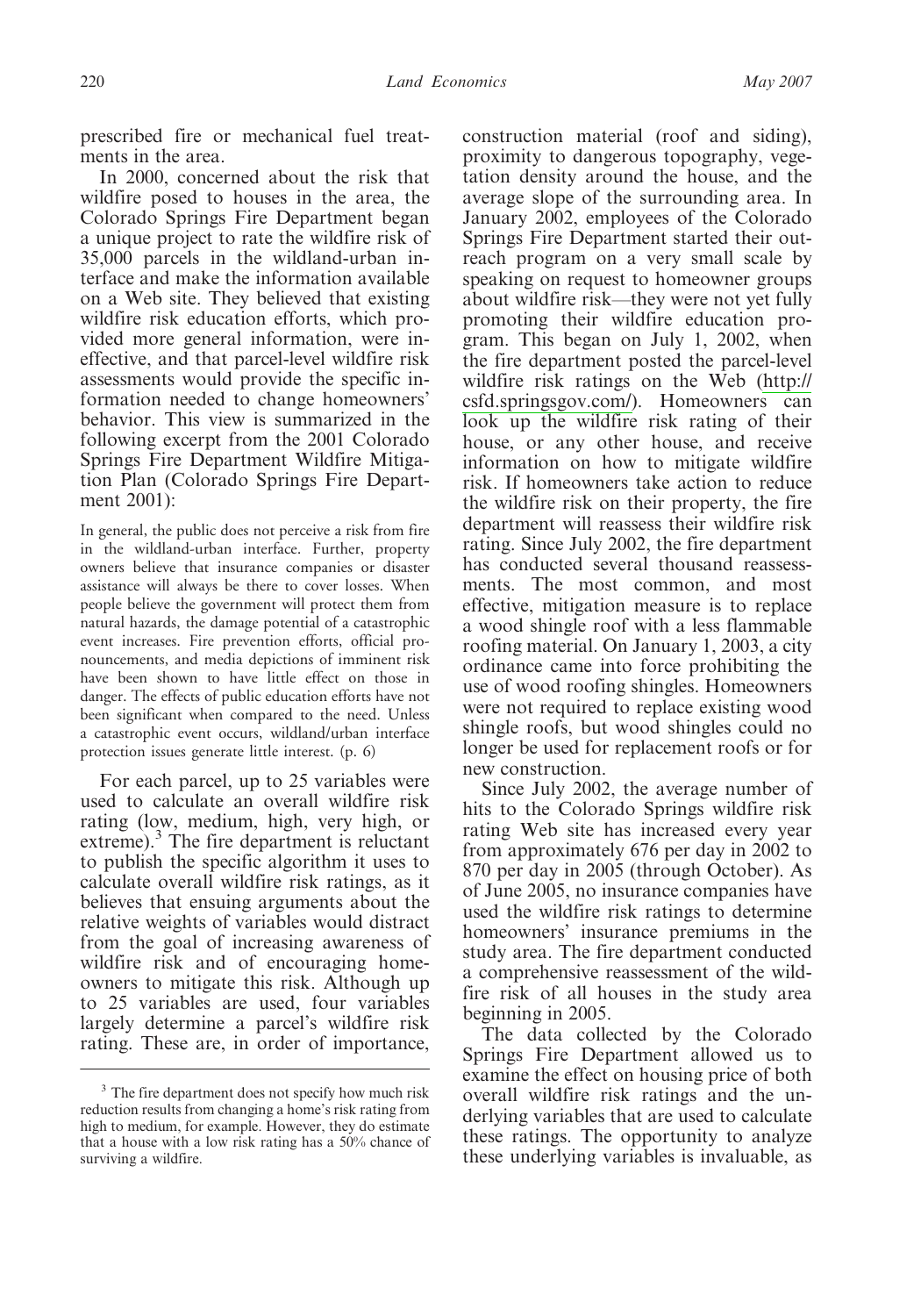risk from natural disasters can be correlated with natural amenities (Loomis 2004). For example, homes that are located on a ridge are at greater risk of loss due to a wildfire. but they also offer better views. The confounding effects of amenities and wildfire risk on housing price can be untangled by analyzing the underlying variables that make up the overall wildfire risk rating. This is important from a policy perspective, as homeowners are more likely to take mitigation measures that do not reduce the amenity value of their homes.

Data on house sales and housing and neighborhood characteristics were obtained from El Paso County. In the study area, 9,903 houses sold between January 1, 1998, and September 21, 2004. Of these, 6,787 sold pre-Web site, and 3,116 sold post-Web site. A typical house is 27 years old, has 7.8 rooms, 3.5 bedrooms, 2.9 bathrooms, is 1,970 square feet, and has a 16,000-squarefoot lot. The mean sale price pre-Web site was \$244,000, and \$290,000 post-Web site. The lowest sale price was \$25,000 (because of concern about sales that were not arms length, we dropped observations with sale prices lower than \$25,000) and the highest was \$2,500,000.

### **III. METHODS**

The hedonic price method was originally developed by Rosen (1974) and since has been used to estimate the effect of a wide variety of environmental amenities on residential property prices. Typically, house price is regressed on a series of variables that describe the physical characteristics of the house (e.g., area of the house), the neighborhood (e.g., school district), and the environmental amenity under study. Household utility may, therefore, be expressed as

$$
U = U(\mathbf{X}, \mathbf{Y}, a), \tag{1}
$$

where  $X$  is a vector of house characteristic variables, Y is a vector of variables describing characteristics of the neighborhood, and *a* denotes the environmental amenity under study. We modify this model

of household utility by first dividing  $X$  and Y into variables that affect a house's wildfire risk  $(X^w$  and  $Y^w$  and those that don't ( $X^n$  and  $Y^n$ ). An example of a house characteristic that affects wildfire risk is roofing material, whereas the number of rooms is an example of a characteristic that does not directly affect wildfire risk. Similarly, an example of a neighborhood characteristic that affects wildfire risk is vegetation density, whereas school district does not directly affect wildfire risk.<sup>4</sup> Household utility may, therefore, be expressed as

$$
U = U(\mathbf{X}^n, \mathbf{Y}^n, \mathbf{X}^w, \mathbf{Y}^w, R[\mathbf{X}^w, \mathbf{Y}^w]), \qquad [2]
$$

where R denotes wildfire risk. Note that  $X^w$ and  $Y^w$  enter the above expression both directly and indirectly. This is because some variables that affect wildfire risk, vegetation density for example, may also have amenity value—people often enjoy having trees and other flammable vegetation close to their house.

As will become clear in the following section, we define  $X^w$  and  $Y^w$  so that increases in these variables increase wildfire risk. More formally:

$$
\frac{\partial R}{\partial X_i^w} \ge 0, \frac{\partial R}{\partial Y_i^w} \ge 0,
$$

where  $X_i^w$  and  $Y_j^w$  denote representative<br>variables from the  $X^w$  and  $Y^w$  vectors, respectively. In addition, we assume that increases in wildfire risk decrease household utility:

$$
\frac{\partial U}{\partial R} \leq 0.
$$

Table 1 provides definitions of the independent variables we used for model estimation. Many of the variables are categorical, which we re-coded into dummy variables. Consistent with standard practice, one of the categories is omitted for

<sup>&</sup>lt;sup>4</sup> In this study we consider "neighborhood" to include anything beyond the structure, both within and beyond the property line.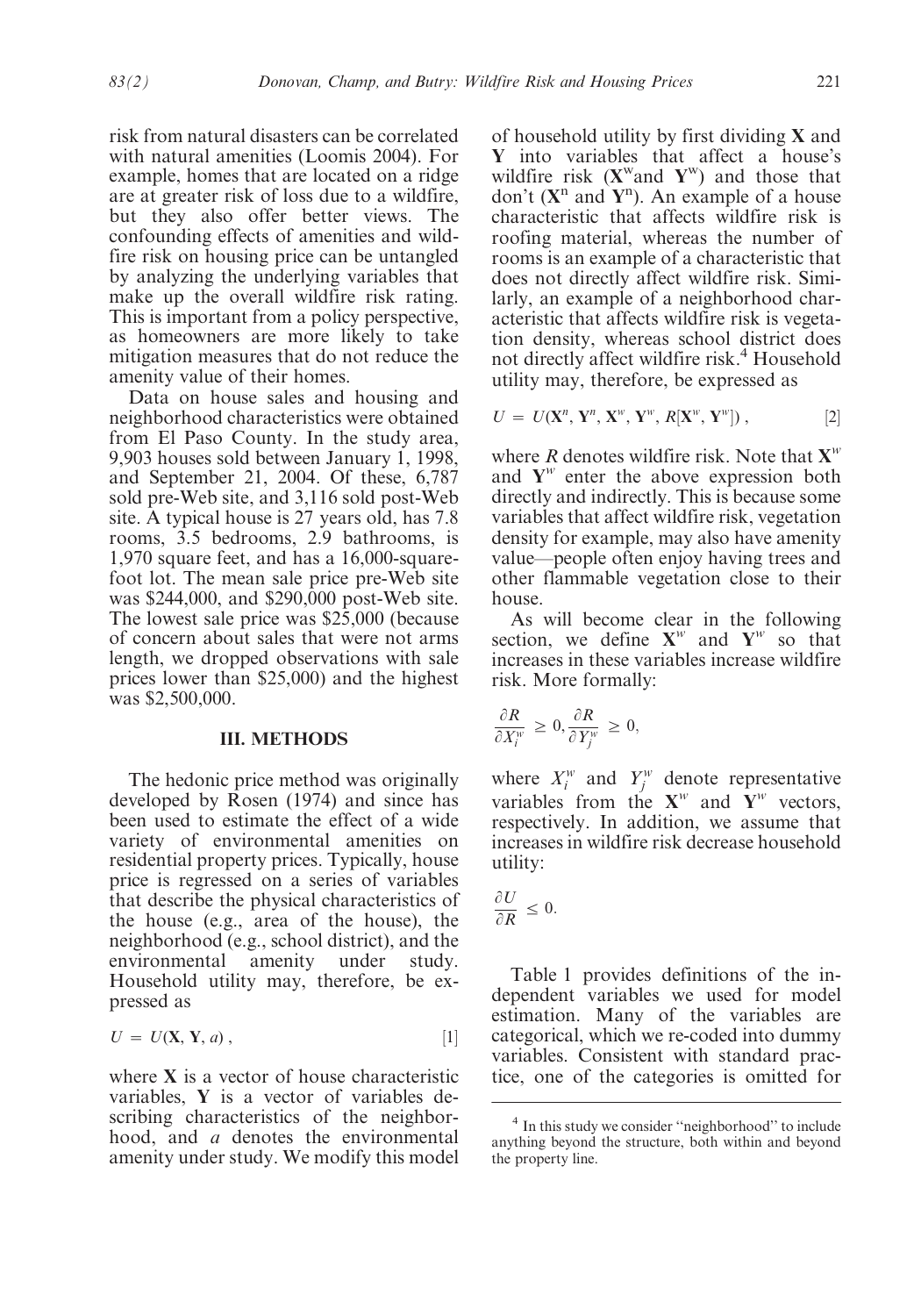**DEFINITION OF INDEPENDENT REGRESSION VARIABLES** 

| Variable           | Description                                                                                                    |
|--------------------|----------------------------------------------------------------------------------------------------------------|
| <b>CONDO</b>       | Dummy variable for construction style (1 if condo, 0 otherwise)                                                |
| <b>DUPLEX</b>      | Dummy variable for construction style (1 if duplex, 0 otherwise)                                               |
| <b>FRAME</b>       | Dummy variable for construction type (1 if frame, 0 otherwise)                                                 |
| <b>TRACT</b>       | Dummy variable for construction quality (1 if tract or low, 0 otherwise)                                       |
| <b>MANSION</b>     | Dummy variable for construction quality (1 if mansion, 0 otherwise)                                            |
| AGE                | Year house was built subtracted from 2005                                                                      |
| <b>ROOMS</b>       | Number of rooms                                                                                                |
| <b>BASEMENT</b>    | Finished basement square footage                                                                               |
| ln(HOUSE)          | Natural log of total above ground square footage                                                               |
| <b>GARAGE</b>      | Garage square footage                                                                                          |
| H <sub>2</sub>     | Dummy variable for school district (1 if Harrison 2, 0 otherwise)                                              |
| CS11               | Dummy variable for school district (1 if Colorado Springs 11, 0 otherwise)                                     |
| A20                | Dummy variable for school district (1 if Academy 20, 0 otherwise)                                              |
| ln(LOT)            | Natural log of lot square footage                                                                              |
| <b>BUSY MEDIUM</b> | Dummy variable for traffic volume (1 if medium, 0 otherwise)                                                   |
| <b>BUSY HIGH</b>   | Dummy variable for traffic volume (1 if high, 0 otherwise)                                                     |
| SALE 99            | Dummy variable for sale year (1 if 1999, 0 otherwise)                                                          |
| SALE_00            | Dummy variable for sale year (1 if 2000, 0 otherwise)                                                          |
| SALE 01            | Dummy variable for sale year (1 if 2001, 0 otherwise)                                                          |
| SALE 02            | Dummy variable for sale year (1 if 2002, 0 otherwise)                                                          |
| SALE 03            | Dummy variable for sale year (1 if 2003, 0 otherwise)                                                          |
| SALE 04            | Dummy variable for sale year (1 if 2004, 0 otherwise)                                                          |
| <b>EXTREME</b>     | Dummy variable for fire risk rating (1 if extreme, 0 otherwise)                                                |
| <b>VERY HIGH</b>   | Dummy variable fire risk rating (1 if very high, 0 otherwise)                                                  |
| <b>HIGH</b>        | Dummy variable for fire risk rating (1 if high, 0 otherwise)                                                   |
| <b>MODERATE</b>    | Dummy variable for fire risk rating (1 if moderate, 0 otherwise)                                               |
| TOP_HIGH           | Dummy variable for distance to dangerous topography $(1 \text{ if } < 30 \text{ feet}, 0 \text{ otherwise})$   |
| TOP MEDIUM         | Dummy variable for distance to dangerous topography $(1 \text{ if } 30-100 \text{ feet}, 0 \text{ otherwise})$ |
| <b>ROOF</b>        | Dummy variable for roofing material (1 if wood, 0 otherwise)                                                   |
| <b>SIDING</b>      | Dummy variable for siding material (1 if wood, 0 otherwise)                                                    |
| <b>VEG HIGH</b>    | Dummy variable for veg. density within 30 feet of house (1 if dense, 0 otherwise)                              |
| <b>VEG MED</b>     | Dummy variable for veg. density within 30 feet of house (1 if moderately dense, 0 otherwise)                   |
| <b>SLOPE</b>       | Average slope $(\%)$ within 150 feet of house                                                                  |

each of the variables. The construction style variable was re-coded into three dummy variables, CONDO, DUPLEX, and the omitted variable that is a composite variable of all detached single-family home construction styles. Construction type is FRAME or masonry, which is omitted. There are three categories for construction quality, TRACT, MANSION, and custom. which is omitted. There are four school districts in the study area, Harrison 2 (H2), Colorado Springs 11 (CS11), Academy 20 (A20), and the omitted district, Manitou Springs School District 14. Pre-Web site, the omitted sale year is 1998, and post-Web site, the omitted sale year is 2002. There are five overall wildfire risk rating categories: EXTREME, VERY\_HIGH, HIGH, MOD-ERATE, and low which is omitted. The topography variables measure the distance from the parcel to dangerous topography.<sup>5</sup> TOP\_HIGH is the dummy variable if the parcel is located less than 30 feet from dangerous topography. TOP\_ME-DIUM is the dummy variable if the parcel is located 30 to 100 feet from dangerous topography. The omitted variable is for the category designating that the parcel is located greater than 100 feet from dangerous topography. The vegetation density variable was also re-coded into dummy variables. VEG HIGH is the dummy variable for dense vegetation within 30 feet of the house. VEG\_MEDIUM is the dummy variable for moderately dense

<sup>&</sup>lt;sup>5</sup> Dangerous topography includes V-shaped canyons. ridges, and saddles.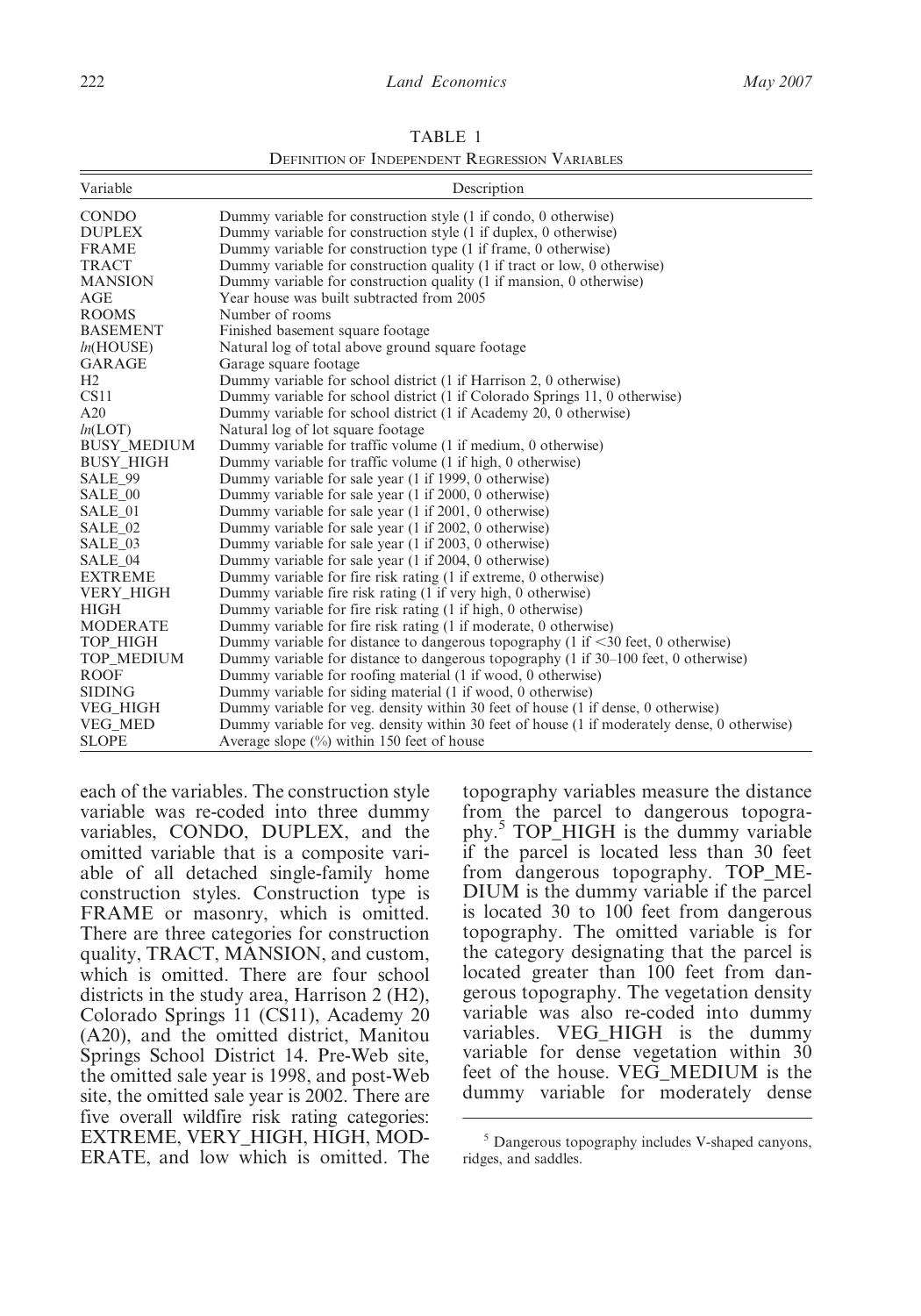vegetation density within 30 feet of house. There is little theoretical guidance on the choice of functional form for the hedonic price function (Taylor 2003). We pragmatically use a log functional form; the natural log of house price is related to the natural log of house size and lot size with all other variables entering linearly. We also experimented with other functional forms (linear, quadratic, etc.) and found that our results were largely insensitive to functional form.

### Spatial Dependence and Regression Analysis

Recent hedonic studies recognize the importance of spatial relationships and are beginning to explicitly account for them (Kim, Phips, and Anselin 2003). Attention has focused on two types of spatial processes—spatial lag and spatial error dependence (Anselin and Bera 1998). Spatial lag dependence, or spatial autocorrelation, occurs when the dependent variable is spatially autocorrelated, meaning an observation's value is partly a function of its spatial neighbors' values (positive autocorrelation). For instance in the hedonic setting, spatial lag dependence implies that home *i*'s selling price is a function of home  $\vec{l}$ 's selling price (or all homes in the relevant spatial neighborhood). In a regression context, spatial lag dependence can be represented as

$$
\mathbf{P} = \rho \mathbf{W}_I \mathbf{P} + \mathbf{Z} \mathbf{B} + \mu \,, \tag{3}
$$

where **P** is an  $N \times 1$  vector denoting sale price, **Z** is an  $N \times K$  matrix of property characteristics, **B** is a  $K \times 1$  vector of coefficients,  $\rho$  is the (scalar) spatial lag coefficient,  $W_1$  is an  $N \times N$  spatial weighting matrix describing the spatial lag process, and  $\mu$  is an  $N \times 1$  vector of the i.i.d error term.

The second process is spatial error dependence, which occurs when regression residuals are spatially correlated. Spatial error dependence may occur if measurement error is spatially autocorrelated (Anselin and Bera 1998). In a regression context, spatial error dependence may be represented as

$$
\mathbf{P} = \mathbf{Z}\mathbf{B} + \varepsilon, \text{ where } \varepsilon = \lambda \mathbf{W}_2 \varepsilon + \mu, \tag{4}
$$

where again, **P** is an  $N \times 1$  vector denoting sale price, **Z** is an  $N \times K$  matrix of property characteristics, **B** is a  $K \times 1$  vector of coefficients,  $\lambda$  is the (scalar) spatial error coefficient,  $W_2$  is an  $N \times N$  spatial weighting matrix describing the spatial error process,  $\varepsilon$  is an  $N \times 1$  vector of the spatial error, and  $\mu$  is an  $N \times 1$  vector of the i.i.d error term.

A combined spatial lag and error model takes the following form (assuming  $W_1$  =  $W_2 = W$ :

$$
\mathbf{P} = (\rho + \lambda)\mathbf{W}\mathbf{P} - \rho\lambda\mathbf{W}^2\mathbf{P} + \mathbf{Z}\mathbf{B}
$$

$$
- \lambda\mathbf{W}\mathbf{Z}\mathbf{B} + \mu.
$$
 [5]

If no spatial dependence exists, implying  $\rho$  and  $\lambda$  equal zero, then equations [3] through [5] reduce to a linear in parameters regression model. From a statistical standpoint, spatial lag dependence is a more serious problem than spatial error dependence, as failing to account for spatial lag dependence will lead to biased and inconsistent parameter estimates, whereas failing to account for spatial error dependence leads to inefficiency (Anselin and Bera 1998).

Maximum likelihood estimation is used to estimate equations [3] through [5], with the parameters  $\rho$  and  $\lambda$  estimated during the regression step. The spatial weight matrix, W, however, must be specified before estimation. The weight matrix is an  $N \times$ N matrix describing the spatial process between observations. For instance, matrix element  $w_{ii}$  quantifies the influence neighbor  $j$  has on observation  $i$ . The literature provides little guidance on how to determine the appropriate form for the weight matrix, but several different specifications exist (Anselin 1988). A review of the subset of the hedonic literature that pertains to spatial processes suggests that spatial weights matrices are often specified arbi-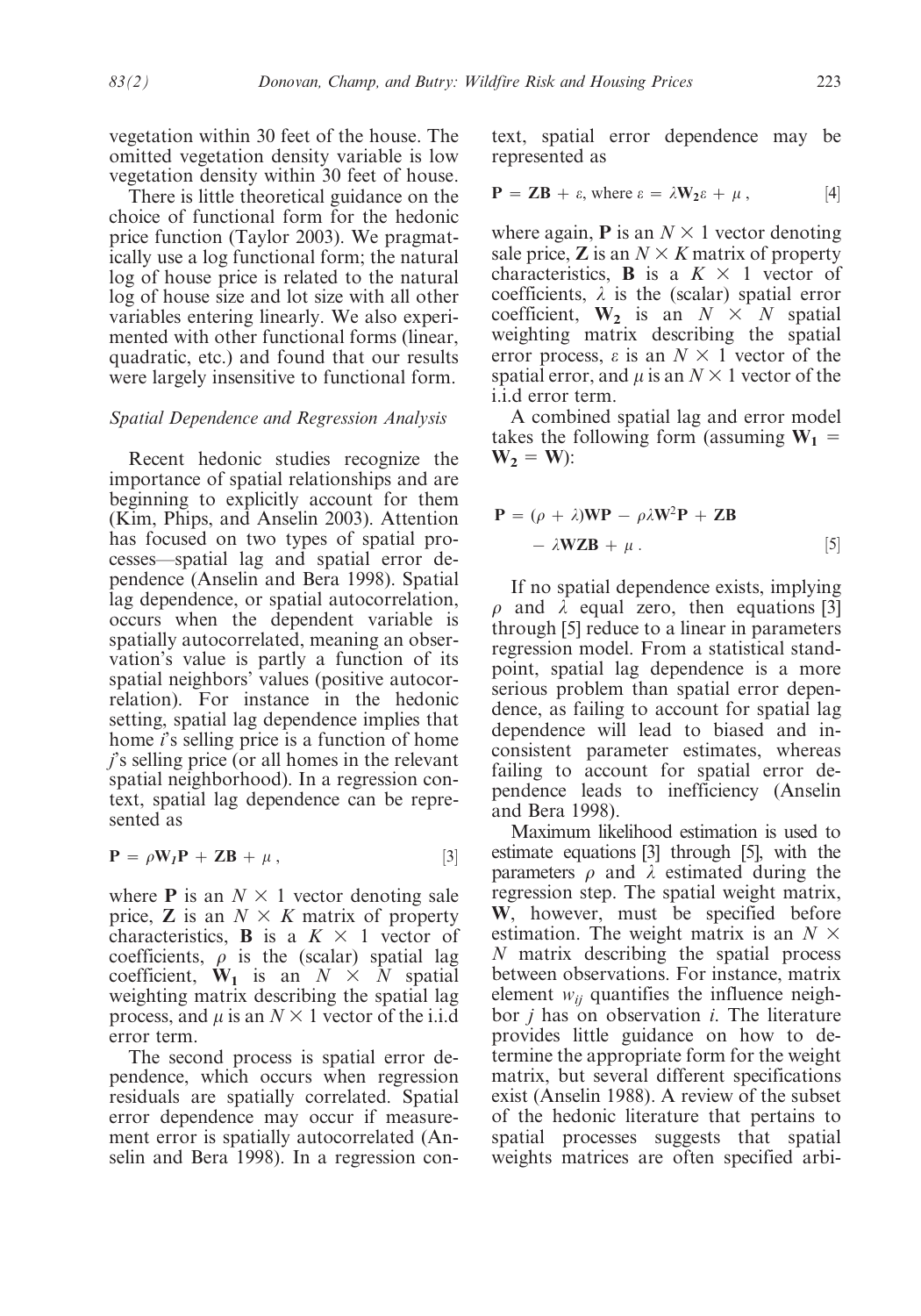

FIGURE 2

SEMI-VARIOGRAM OF RESIDUALS FROM NON-SPATIAL REGRESSION OF WILDFIRE RISK RATINGS AND HOUSE AND NEIGHBORHOOD CHARACTERISTICS ON HOUSE PRICE POST-WER SITE

trarily, which raises the possibility of introducing an additional source of error. To avoid an arbitrary specification, we use a semi-variogram of the ordinary least squares (OLS) non-spatial model residuals to determine whether spatial dependence exists, and if so, its extent (Figure 2).<sup>6</sup> The semi-variogram suggests that spatial dependence is present, is non-linear, and curtails after approximately half a mile. Unfortunately based on a semi-variogram of the residuals, we cannot determine whether the presence of spatial dependence is due to a spatial lag or a spatial error process. To account for the nonlinearity, we specify the elements of **W** (we assume  $W_1 = W_2$ )<sup>7</sup> to be one over the square of distance, and curtail this relationship at half a mile. This spatial weighting implies that neighbors located closer in space have more influence on one another than more distant neighbors, and those neighbors beyond a half a mile away, have no influence. Anecdotally, real estate agents in the area that we contacted generally supported this characterization. For computational efficiency we row-standardize W. Also, standardizing the weight matrix ensures the parameter coefficients  $\rho$ and  $\lambda$  will be bounded by  $-1$  and 1 (Anselin and Bera 1998).

 $6$  The difference between a regular and a robust semivariogram is the latter is less sensitive to influential outliers. See Cressie (1993) for a detailed discussion of semi-variograms.

<sup>&</sup>lt;sup>7</sup> Identification of the spatial lag and spatial error terms (in a joint model) requires that either  $W_1 \neq W_2$  or the existence of one or more explanatory variables in the model (Anselin and Bera). The latter condition holds in our models.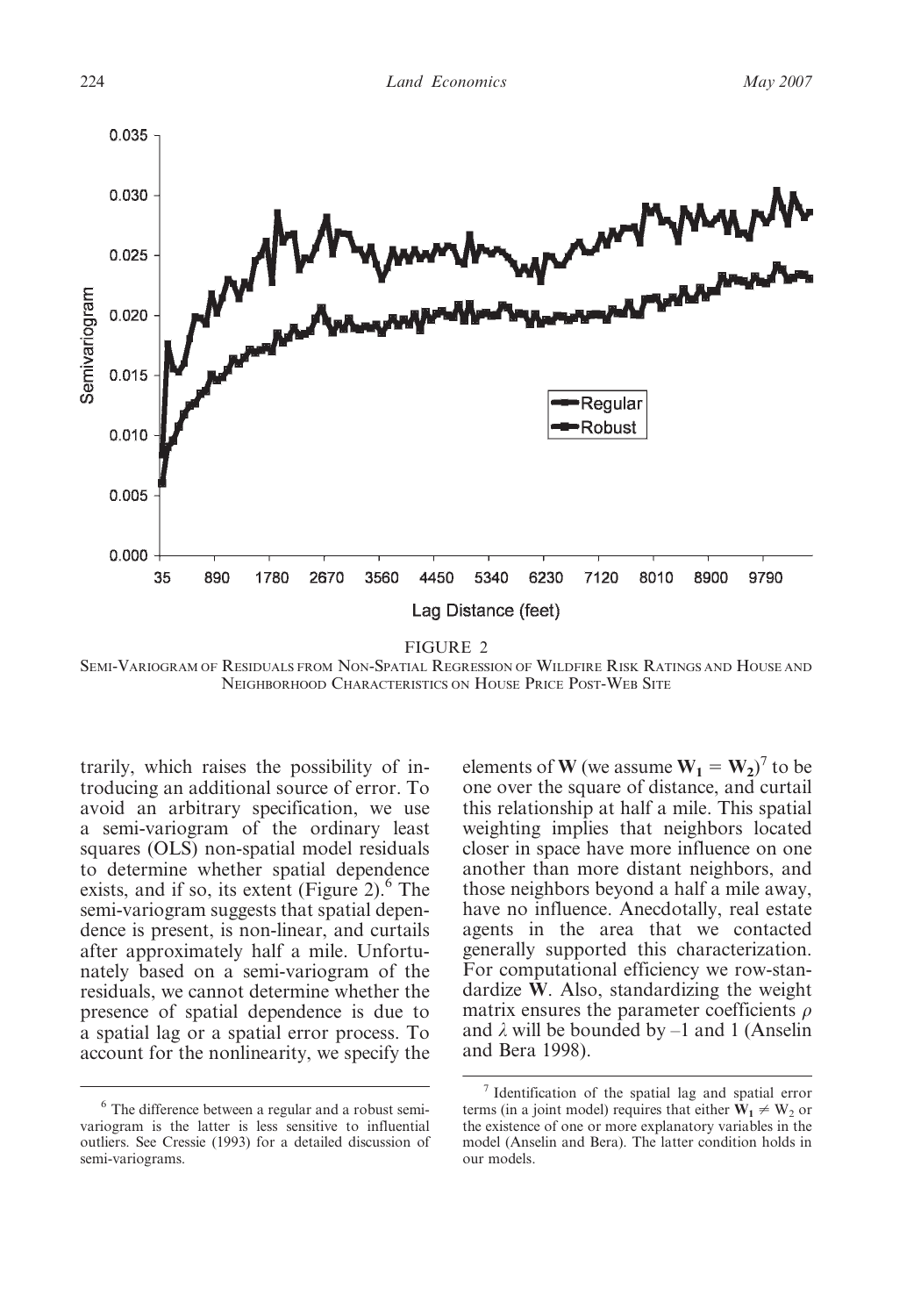$83(2)$ 

In the following section we present four models. The first two models estimate the effect of the overall wildfire risk ratings on housing price both pre- and post-Web site. The second two models estimate the effect on housing price of the underlying variables used to calculate a parcel's wildfire risk rating both pre- and post-Web site. For convenience, we refer to the first two models as "risk" models and the second two models as "amenity" models as some of the underlying variables have positive amenity values.

The likelihood function used for the spatial model is as follows (Case 1991):

$$
L_i = \ln(1 - \rho \omega_i) + \ln(1 - \lambda \omega_i) - 0.5(2\pi)
$$
  
- 0.5( $\sigma^2$ ) - 0.5( $p_i$  - ( $\rho$  +  $\lambda$ )(W $p$ )<sub>i</sub>  
+ ( $\rho \lambda$ )(W<sup>2</sup> $p$ )<sub>i</sub> - **Z**<sub>i</sub>**B** +  $\lambda$ (W**Z**<sub>i</sub>)**B**)<sup>2</sup> /  $\sigma^2$ , [6]

where  $\omega_i$  denotes the eigenvalues of the weight matrix,  $\mathbf{Z}_i$  is a  $1 \times K$  vector of all explanatory variables for the *i*th observation,  $WZ_i$  is a 1 × K vector (all the explanatory variables, for the *i*th observation are weighted by the W matrix), and assuming normally distributed disturbances. Since the row-standardized weight matrix is asymmetric, real eigenvalues are not guaranteed; however, equivalent real eigenvalues can be constructed based on the symmetric, non-row-standardized weight matrix (Ord 1975).<sup>9</sup> The null hypothesis of

<sup>9</sup> The eigenvalues are required since in maximum likelihood estimation, where some parameters appear as nonlinear functions of the dependent variable, we need to include the natural log of the Jacobian of transformation (see Greene 2000). In the case of the spatial model we need the determinant of the Jacobian of transformation, which equals  $[I - \rho W]$ , for the spatial lag model, and  $[I - \lambda W]$ , for

no spatial dependence (that  $\rho = 0$ ,  $\lambda = 0$ , and jointly that  $\rho = \lambda = 0$ ), is examined by using a likelihood ratio test.

### **IV. RESULTS**

### *Spatial Dependence*

We find that the joint spatial lag and error specification achieves the largest log-likelihood relative to the OLS, spatial lag only, and spatial error only specifications (Table 2). The spatial components,  $\rho$  and  $\lambda$ , are both individually and jointly significant, based on the likelihood ratio tests, implying the non-spatial OLS parameter estimates are biased and inconsistent and that the models are inefficient. The likelihood ratio tests, testing the significances of the spatial parameters, are performed using the spatial lag and error combined model as the unrestricted model and the spatial lag (error) model as the restricted model to test the significance of the spatial error (lag) term (see Anselin and Bera 1998 for details).<sup>10</sup> A joint test of spatial lag and spatial error dependence is performed using, again, the combined model as the unrestricted model and the OLS model as the restricted model. We found statistical evidence of both spatial lag and spatial error dependence. Therefore we proceed to estimate all models with the joint spatial lag and error specifications.

the spatial error model (in the combined model, both terms are included) (for greater discussion see Anselin and Bera 1998; Anselin and Hudak 1992). Ord (1975) shows that  $|I - \rho W| = \Pi (1 - \rho \omega_i)$ , where  $\omega_i$  are the *i*th eigenvalues of **W**. Since the weight matrix is row standardized to one, which is commonly done to ensure the spatial parameters are bounded by  $-1$  and  $+1$  (becoming a spatial correlation coefficient), this makes the weight matrix asymmetric. Eigenvalues of an asymmetric matrix make be real or imaginary, however the eigenvalues of a symmetric matrix are guaranteed to be real (Greene 2000). Ord (1975) shows that while W and  $W^S$  (where  $W^S =$  $\mathbf{D}^{\text{-5}}\mathbf{W}\mathbf{D}^{\text{-5}}$  have the same eigenvalues,  $\mathbf{W}^{\text{-5}}$  is symmetric and thus is guaranteed to have real eigenvalues, where D is the diagonal matrix of  $W^A I$ ,  $W^A$  is the non-row standardized weight matrix, and I is the identity matrix.

<sup>10</sup> A few alternative methods exist for testing the spatial parameters besides the two-directional likelihood ratio test described above (see Anselin and Bera 1998 and Anselin et al. 1996 for details).

<sup>&</sup>lt;sup>8</sup> We pragmatically chose to estimate pre- and post-Web site models, rather that a combined model using a dummy variable to denote pre- or post-Web site sales, because the combined data set was too large to estimate a spatially explicit model (using a processor with 2GB of RAM). Unfortunately, our inability to estimate a combined model limited our ability to test for a structural change in the data. We did, however, find no statistically significant difference in independent variable means between pre- and post-Web site samples, which at least suggests that the observed differences are not due to sampling bias.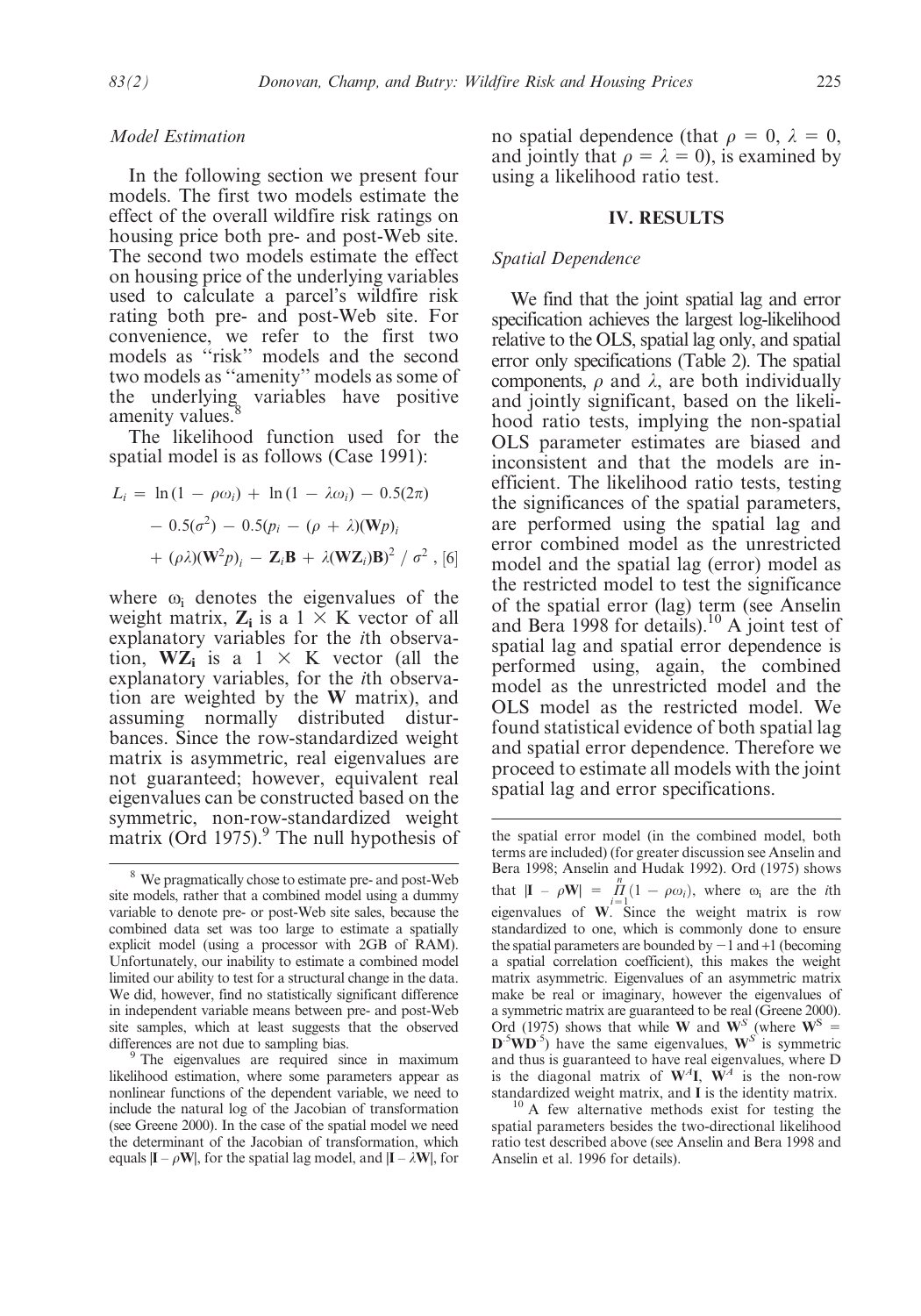| $(21)$ there is on $\sigma$ belong britished britished britished. |                |                            |                                             |                  |        |  |  |
|-------------------------------------------------------------------|----------------|----------------------------|---------------------------------------------|------------------|--------|--|--|
| Model                                                             | Log Likelihood | Parameter Tested           | Unrestricted Model                          | Restricted Model | $LR^*$ |  |  |
| Pre-Web Site Risk Model                                           |                |                            |                                             |                  |        |  |  |
| <b>OLS</b>                                                        | $-1887.77$     | n/a                        | n/a                                         | n/a              | n/a    |  |  |
| Spatial Lag                                                       | $-1571.67$     | Spatial Error              | Spatial Lag & Error                         | Spatial Lag      | 9.41   |  |  |
| Spatial Error                                                     | $-1592.38$     | Spatial Lag                | Spatial Lag & Error                         | Spatial Error    | 50.83  |  |  |
| Spatial Lag and Error                                             | $-1566.97$     | Joint (Lag $& Error$ )     | Spatial Lag & Error                         | OLS.             | 641.60 |  |  |
|                                                                   |                | Pre-Web Site Amenity Model |                                             |                  |        |  |  |
| <b>OLS</b>                                                        | $-1870.74$     | n/a                        | n/a                                         | n/a              | n/a    |  |  |
| Spatial Lag                                                       | $-1562.92$     | Spatial Error              | Spatial Lag and Error                       | Spatial Lag      | 8.11   |  |  |
| Spatial Error                                                     | $-1586.10$     | Spatial Lag                | Spatial Lag and Error                       | Spatial Error    | 54.46  |  |  |
| Spatial Lag and Error                                             | $-1558.87$     | Joint (Lag and Error)      | Spatial Lag and Error                       | OLS.             | 623.75 |  |  |
| Post-Web Site Risk Rating Model                                   |                |                            |                                             |                  |        |  |  |
| <b>OLS</b>                                                        | 873.35         | n/a                        | n/a                                         | n/a              | n/a    |  |  |
| Spatial Lag                                                       | 1070.18        | Spatial Error              | Spatial Lag and Error                       | Spatial Lag      | 91.48  |  |  |
| Spatial Error                                                     | 1104.12        | Spatial Lag                | Spatial Lag and Error                       | Spatial Error    | 23.60  |  |  |
| Spatial Lag and Error                                             | 1115.92        |                            | Joint (Lag and Error) Spatial Lag and Error | <b>OLS</b>       | 485.14 |  |  |
| Post-Web Site Amenity Model                                       |                |                            |                                             |                  |        |  |  |
| <b>OLS</b>                                                        | 912.94         | n/a                        | n/a                                         | n/a              | n/a    |  |  |
| Spatial Lag                                                       | 1099.82        |                            | Spatial Error Spatial Lag and Error         | Spatial Lag      | 87.11  |  |  |
| Spatial Error                                                     |                | Model Would Not Converge   |                                             |                  |        |  |  |
| Spatial Lag and Error                                             | 1143.38        |                            | Joint (Lag and Error) Spatial Lag and Error | <b>OLS</b>       | 460.88 |  |  |

TABLE 2

## LIKELIHOOD RATIO (LR) TESTS FOR OLS, SPATIAL LAG, SPATIAL ERROR, AND COMBINED MODELS

*Note:* \*95% critical value of chi-square with  $1df = 3.84$ ;  $2 df = 5.99$ .

| Variable           | Coefficient | <b>Standard Error</b> | $p$ -value   | Marginal Effect (\$) |
|--------------------|-------------|-----------------------|--------------|----------------------|
| <b>RHO</b>         | 0.330       | $0.232E-01$           | ${}< 0.0001$ |                      |
| <b>LAMBDA</b>      | 0.142       | 0.285E-01             | ${}< 0.0001$ |                      |
| <b>CONSTANT</b>    | 4.73        | 0.289                 | ${}< 0.0001$ |                      |
| <b>CONDO</b>       | 6.43E-02    | 3.02E-02              | 0.0337       | 27,261               |
| <b>DUPLEX</b>      | $-6.47E-02$ | 3.11E-02              | 0.0375       | $-24,911$            |
| <b>FRAME</b>       | $-3.70E-02$ | 2.73E-02              | 0.176        | $-15,366$            |
| <b>TRACT</b>       | $-0.115$    | 1.94E-02              | ${}< 0.0001$ | $-45,107$            |
| <b>MANSION</b>     | 8.64E-02    | 1.10E-02              | < 0.0001     | 39,368               |
| AGE                | 8.79E-04    | 3.53E-04              | 0.0127       | 355                  |
| <b>ROOMS</b>       | 5.16E-03    | $2.61E-03$            | 0.0486       | 2,092                |
| <b>BASEMENT</b>    | 8.29E-05    | 6.75E-06              | < 0.0001     | 34                   |
| ln(HOUSE)          | 0.390       | 1.78E-02              | ${}< 0.0001$ | 85                   |
| <b>GARAGE</b>      | 4.15E-05    | 2.22E-05              | 0.0621       | 17                   |
| H <sub>2</sub>     | $-2.74E-03$ | 6.86E-02              | 0.968        | $-1,109$             |
| CS11               | $-4.23E-02$ | 1.20E-02              | 0.0004       | $-16,558$            |
| A20                | $-2.71E-02$ | 1.45E-02              | 0.0625       | $-10,728$            |
| ln(LOT)            | 3.43E-02    | $6.26E - 03$          | ${}< 0.0001$ | $\overline{2}$       |
| <b>BUSY MEDIUM</b> | $-1.80E-02$ | 8.89E-03              | 0.0431       | $-7,174$             |
| <b>BUSY HIGH</b>   | 1.05E-02    | 1.43E-02              | 0.464        | 4,208                |
| SALE 99            | 9.18E-02    | $1.02E - 02$          | < 0.0001     | 25,467               |
| SALE_00            | 0.196       | 1.14E-02              | < 0.0001     | 58,937               |
| SALE 01            | 0.278       | 1.19E-02              | ${}< 0.0001$ | 89,194               |
| SALE 02            | 0.298       | 1.61E-02              | < 0.0001     | 97,153               |
| <b>EXTREME</b>     | 4.80E-02    | 1.82E-02              | 0.0083       | 20,101               |
| VERY_HIGH          | 5.90E-02    | 1.51E-02              | 0.0001       | 24,914               |
| <b>HIGH</b>        | 4.97E-02    | 1.42E-02              | 0.0005       | 20,839               |
| <b>MEDIUM</b>      | 4.69E-02    | 1.35E-02              | 0.0005       | 19,624               |
| $R$ -squared       | 0.625       |                       |              |                      |

TABLE 3 REGRESSION RESULTS FOR PRE-WEB SITE RISK MODEL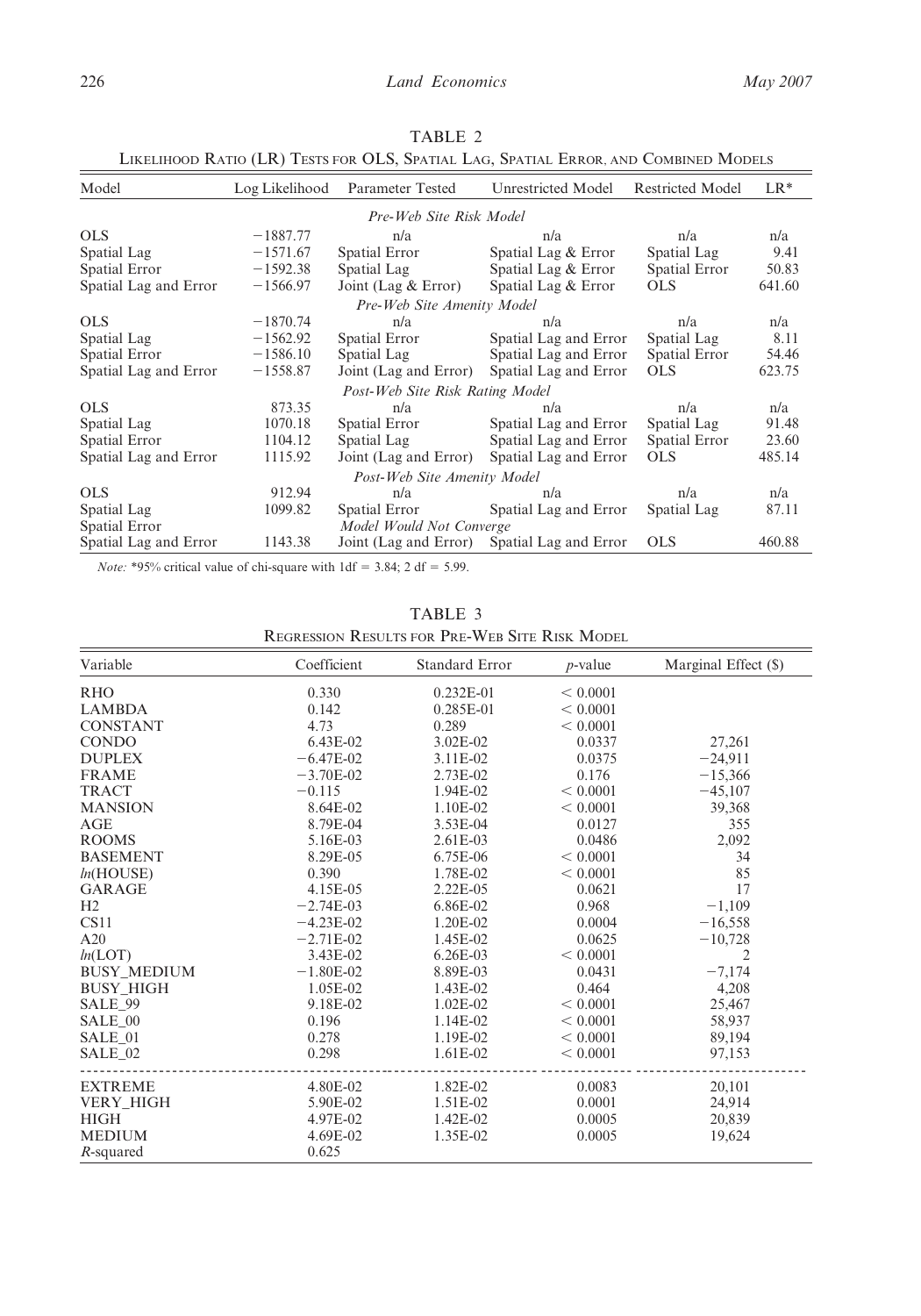|                    |              | <b>REGRESSION RESULTS FOR POST-WEB SITE RISK MIODEL</b> |              |                      |
|--------------------|--------------|---------------------------------------------------------|--------------|----------------------|
| Variable           | Coefficient  | <b>Standard Error</b>                                   | $p$ -value   | Marginal Effect (\$) |
| <b>RHO</b>         | 0.143        | 2.00E-02                                                | ${}< 0.0001$ |                      |
| <b>LAMBDA</b>      | 0.373        | 2.54E-02                                                | ${}< 0.0001$ |                      |
| <b>CONSTANT</b>    | 6.95         | 0.250                                                   | ${}< 0.0001$ |                      |
| CONDO              | 4.22E-02     | 2.03E-02                                                | 0.0376       | 12.947               |
| <b>DUPLEX</b>      | $-6.80E-02$  | 2.70E-02                                                | 0.0120       | $-19,566$            |
| <b>FRAME</b>       | $-3.65E-02$  | 1.27E-02                                                | 0.0040       | $-11,160$            |
| TRACT              | $-0.160$     | 1.24E-02                                                | ${}< 0.0001$ | $-43,684$            |
| MANSION            | $2.04E - 01$ | 1.31E-02                                                | < 0.0001     | 68,937               |
| AGE                | $-1.41E-03$  | 2.45E-04                                                | < 0.0001     | $-422$               |
| <b>ROOMS</b>       | $-4.53E-05$  | 2.58E-03                                                | 0.986        | $-14$                |
| <b>BASEMENT</b>    | 1.32E-04     | 5.70E-06                                                | ${}< 0.0001$ | 39                   |
| ln(HOUSE)          | 0.433        | 1.37E-02                                                | ${}< 0.0001$ | 66                   |
| GARAGE             | 1.33E-04     | 1.89E-05                                                | ${}< 0.0001$ | 40                   |
| H2                 | $-9.19E-02$  | 6.35E-02                                                | 0.148        | $-29,035$            |
| CS11               | $-5.85E-02$  | 1.44E-02                                                | ${}< 0.0001$ | $-18,841$            |
| A20                | $-1.06E-01$  | 1.76E-01                                                | ${}< 0.0001$ | $-33,221$            |
| ln(LOT)            | 4.76E-02     | 3.70E-03                                                | ${}< 0.0001$ |                      |
| <b>BUSY_MEDIUM</b> | $-1.15E-02$  | 8.92E-03                                                | 0.197        | $-3,419$             |
| BUSY_HIGH          | 1.97E-02     | 1.06E-02                                                | 0.0630       | 5,964                |
| SALE 03            | 2.48E-02     | 8.17E-03                                                | 0.0024       | 7,531                |
| SALE 04            | 8.37E-02     | 9.00E-03                                                | ${}< 0.0001$ | 26,316               |
| <b>EXTREME</b>     | 1.79E-02     | 1.75E-02                                                | 0.308        | 5,414                |
| <b>VERY HIGH</b>   | 2.18E-02     | 1.52E-02                                                | 0.153        | 6,608                |
| HIGH               | 1.73E-02     | 1.36E-02                                                | 0.205        | 5,230                |
| <b>MEDIUM</b>      | 6.70E-03     | 1.26E-02                                                | 0.594        | 2,013                |
| R-squared          | 0.871        |                                                         |              |                      |

TABLE 4 E FOR DOST WER SITE DISK MODEL

Marginal effects were evaluated with continuous variables set to their sample means, a sale year of 2002, and the dummy variables FRAME and H<sub>2</sub> set to 1. In addition, following Kim, Phips, and Anselin. (2003), the marginal effect of a variable was calculated as its reported coefficient times the spatial multiplier,  $1/(1-\rho)$ . Note the greater the spatial dependence, and hence the larger  $\rho$ , the larger the spatial multiplier (Tables 3–6). Thus, the marginal effects of explanatory variables in a spatial hedonic model with a lag process are composed of two components—the direct (non-spatial) influence the variables has on house price plus a spatial enhancement due to interaction with neighboring houses.

Comparing the spatial with the OLS models, we find that accounting for spatial dependence is not only statistically significant, but economically significant as well. We calculated the absolute percent bias in the OLS marginal effects and compared these to the spatial lag and error combined marginal effects for each of the non-spatial variables (not including the constant term). The absolute percentage of bias of the OLS marginal effects average 37% in the pre-Web site rating model,  $36\%$  in the pre-Web site amenity model, 167% in the post-Web site rating model, and 76% in the post-Web site amenity model.

### Housing and Neighborhood Characteristics

The effects of housing and neighborhood characteristics are consistent with economic theory and are largely consistent across the four models (Tables 3–6). In particular, increases in house, lot, basement, and garage square footage increase house price in all models. We note, however, the following inconsistent or unexpected results. The positive effect on price of the CONDO variable was unexpected. Sales of condominiums make up a relatively small proportion of total sales in the study area. For example, pre-Web site less than 8% of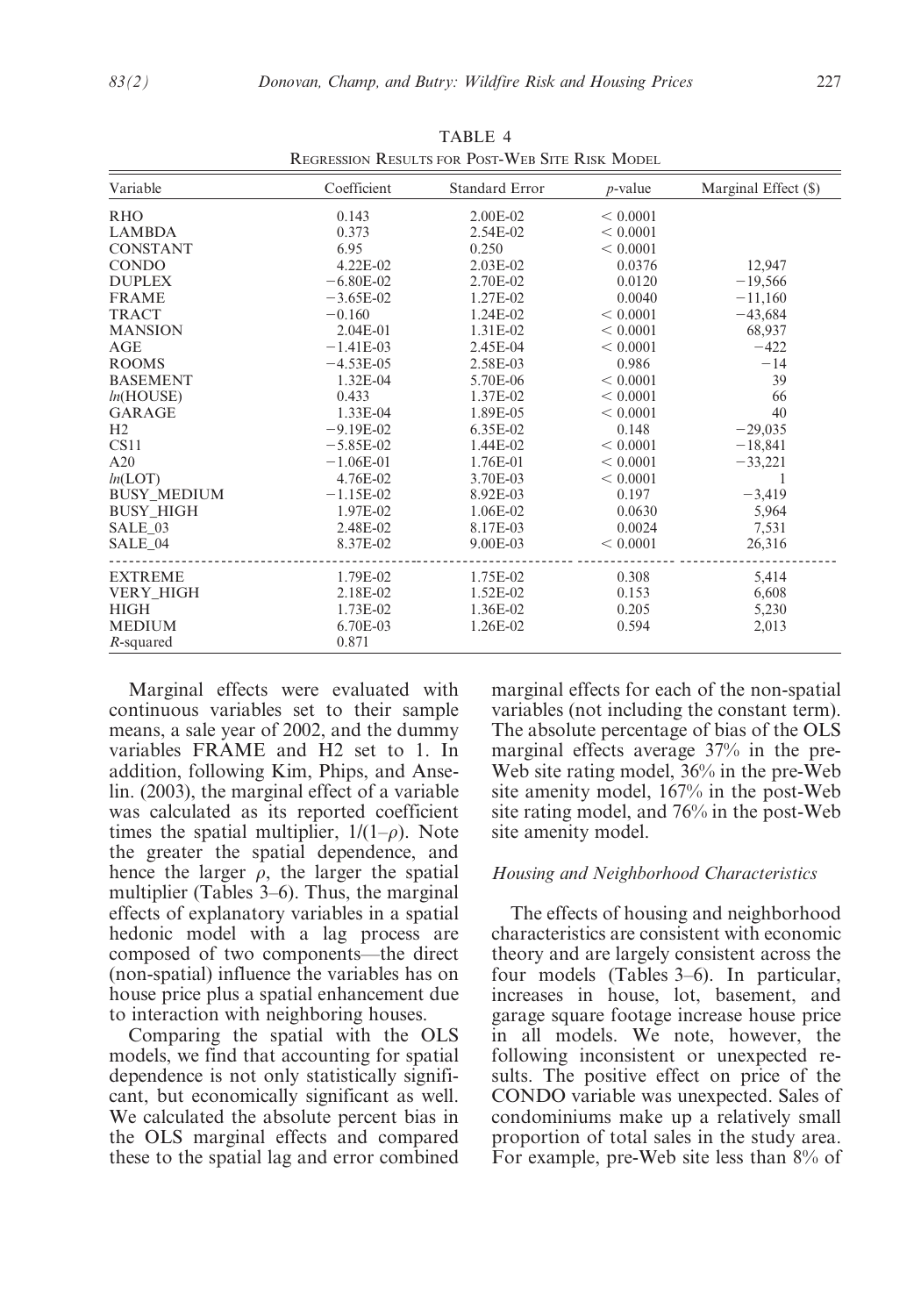|                    |             | <b>REGRESSION RESULTS FOR PRE-WEB SITE AMENITY MODEL</b> |            |                      |
|--------------------|-------------|----------------------------------------------------------|------------|----------------------|
| Variable           | Coefficient | <b>Standard Error</b>                                    | $p$ -value | Marginal Effect (\$) |
| <b>RHO</b>         | 0.334       | 2.27E-02                                                 | < 0.0001   |                      |
| <b>LAMBDA</b>      | 0.130       | 2.80E-02                                                 | < 0.0001   |                      |
| <b>CONSTANT</b>    | 4.75        | 0.282                                                    | < 0.0001   |                      |
| <b>CONDO</b>       | 6.71E-02    | 3.01E-02                                                 | 0.0258     | 29,466               |
| <b>DUPLEX</b>      | $-6.06E-02$ | 3.09E-02                                                 | 0.0501     | $-24,177$            |
| <b>FRAME</b>       | $-3.27E-02$ | 2.75E-02                                                 | 0.2340     | $-13,990$            |
| <b>TRACT</b>       | $-0.111$    | 1.95E-02                                                 | < 0.0001   | $-52,328$            |
| <b>MANSION</b>     | 8.57E-02    | 1.09E-02                                                 | < 0.0001   | 38,174               |
| AGE                | 8.64E-04    | 3.60E-04                                                 | 0.0165     | 361                  |
| <b>ROOMS</b>       | 5.12E-03    | 2.61E-03                                                 | 0.0502     | 2,146                |
| <b>BASEMENT</b>    | 8.48E-05    | 6.76E-06                                                 | < 0.0001   | 36                   |
| ln(HOUSE)          | 0.386       | 1.79E-02                                                 | < 0.0001   | 87                   |
| <b>GARAGE</b>      | 4.26E-05    | 2.22E-05                                                 | 0.0554     | 18                   |
| H <sub>2</sub>     | $-7.26E-03$ | 6.90E-02                                                 | 0.916      | $-3,047$             |
| CS11               | $-4.08E-02$ | 1.20E-02                                                 | 0.0007     | $-16,699$            |
| A20                | $-2.08E-02$ | 1.46E-02                                                 | 0.153      | $-8,641$             |
| ln(LOT)            | 3.55E-02    | 6.31E-03                                                 | < 0.0001   | $\overline{c}$       |
| <b>BUSY_MEDIUM</b> | $-1.42E-02$ | 8.79E-03                                                 | 0.106      | $-5,864$             |
| <b>BUSY_HIGH</b>   | 1.08E-02    | 1.42E-02                                                 | 0.448      | 4,545                |
| SALE 99            | 9.20E-02    | 1.03E-02                                                 | < 0.0001   | 26,403               |
| SALE 00            | 1.96E-01    | 1.15E-02                                                 | < 0.0001   | 60,988               |
| SALE 01            | 2.78E-01    | 1.20E-02                                                 | < 0.0001   | 92,332               |
| SALE 02            | 2.96E-01    | 1.60E-02                                                 | < 0.0001   | 99,744               |
| <b>TOP HIGH</b>    | 3.53E-02    | 1.27E-02                                                 | 0.0055     | 15,132               |
| <b>TOP MEDIUM</b>  | 1.29E-02    | 1.03E-02                                                 | 0.210      | 5,437                |
| <b>ROOF</b>        | 2.77E-02    | 1.58E-02                                                 | 0.0791     | 11,806               |
| <b>SIDING</b>      | $-1.28E-02$ | 1.44E-02                                                 | 0.374      | $-5,291$             |
| <b>VEG HIGH</b>    | 2.15E-02    | 1.34E-02                                                 | 0.108      | 9,121                |
| <b>VEG MED</b>     | 6.64E-03    | 9.80E-03                                                 | 0.498      | 2,786                |
| <b>SLOPE</b>       | $-5.18E-03$ | $1.03E-03$                                               | < 0.0001   | $-2,153$             |
| $R$ -squared       | 0.626       |                                                          |            |                      |

TABLE 5 **O FOR DRE WED STEE AMENITY MODEL**  $D_{\text{EOP}}$ 

all sales were condominiums. It is possible, therefore, that a few condominium developments with particularly desirable characteristics influenced the results. The change in the coefficient on age from positive pre-Web site to negative post-Web site was unexpected. One explanation could be that post-Web site, older homes were less attractive because they were in need of more work to reduce the risk of wildfire.

### Overall Wildfire Risk Ratings

A comparison of the results in Tables 3 and 4 show how the availability of parcellevel wildfire risk information affected the relationship between overall risk ratings and housing price. As previously noted, some of the underlying variables used to calculate overall wildfire risk ratings also have amenity value. For example, some home buyers prefer a densely wooded lot or a house on a ridge. The results in Table 3 suggest that pre-Web site, these positive amenity values outweighed the negative effect of wildfire risk on housing price, as the coefficients on the overall risk ratings are positive and significant. However post-Web site (Table 4), the coefficients on the overall risk rating variables were no longer significant. This result suggests that post Web site, the positive amenity effects were offset by the increased wildfire risk associated with such parcels. In addition, we found that the total price of a representative house declined post-Web site. For example, using the same independent variable values used to calculate marginal effects, the price of a representative pre-Web site house was \$290,000. Substituting these same values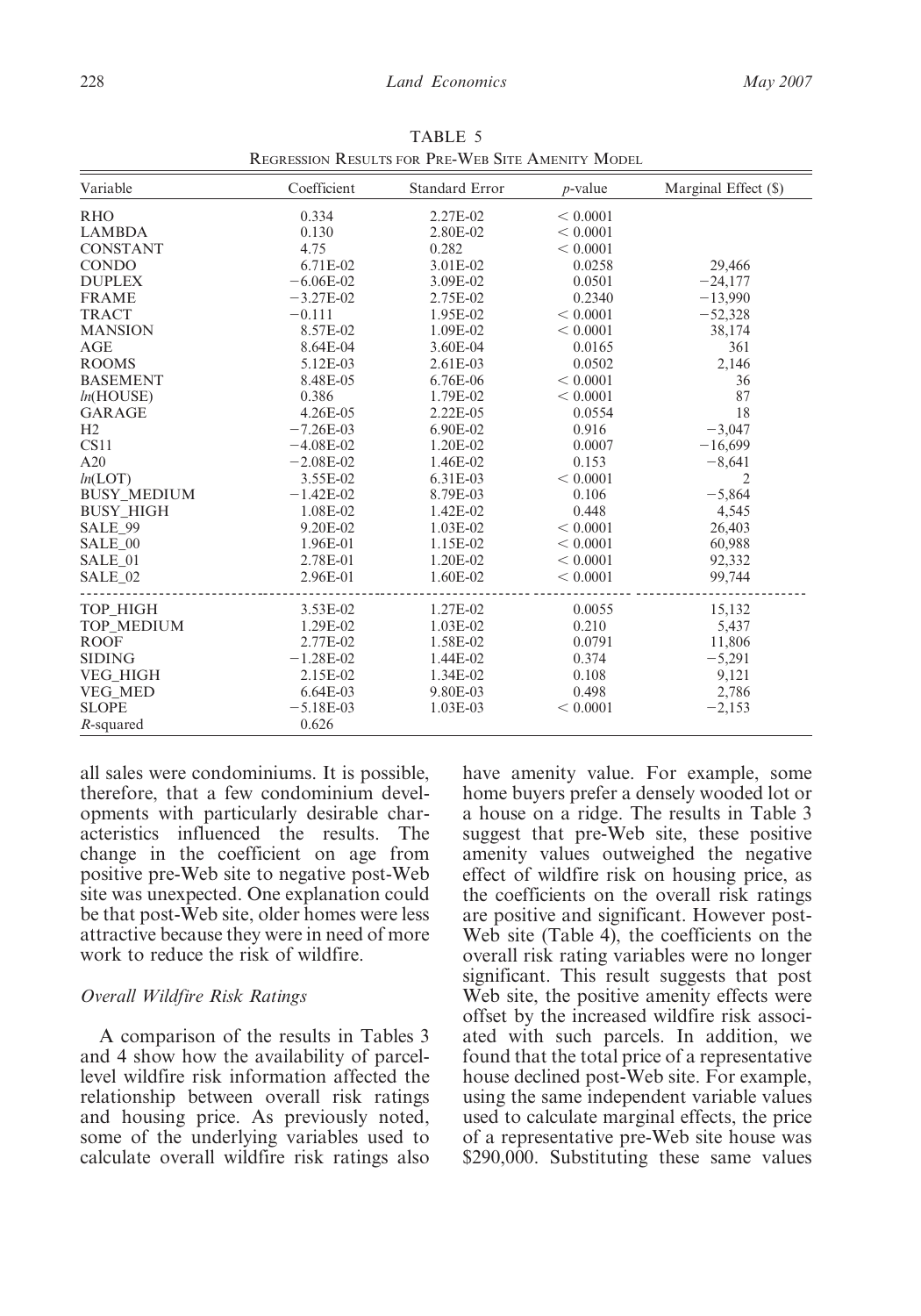|                    |             | INEQUESSION INESUETS FOR T OST- WEB SITE TIMENTI T INTODEE |            |                      |
|--------------------|-------------|------------------------------------------------------------|------------|----------------------|
| Variable           | Coefficient | <b>Standard Error</b>                                      | $p$ -value | Marginal Effect (\$) |
| <b>RHO</b>         | 0.141       | 2.00E-02                                                   | < 0.0001   |                      |
| <b>LAMBDA</b>      | 0.364       | 2.57E-02                                                   | < 0.0001   |                      |
| <b>CONSTANT</b>    | 7.01        | 0.248                                                      | < 0.0001   |                      |
| <b>CONDO</b>       | 3.77E-02    | 1.96E-02                                                   | 0.0545     | 11,635               |
| <b>DUPLEX</b>      | $-6.37E-02$ | 2.64E-02                                                   | 0.0157     | $-18,533$            |
| <b>FRAME</b>       | $-3.12E-02$ | 1.26E-02                                                   | 0.0135     | $-9,592$             |
| <b>TRACT</b>       | $-0.165$    | 1.22E-02                                                   | < 0.0001   | $-45,318$            |
| <b>MANSION</b>     | 1.89E-01    | 1.27E-02                                                   | < 0.001    | 63,819               |
| AGE                | $-1.19E-03$ | 2.40E-02                                                   | < 0.0001   | $-359$               |
| <b>ROOMS</b>       | 1.41E-04    | 2.59E-03                                                   | 0.957      | 43                   |
| <b>BASEMENT</b>    | 1.28E-04    | 5.85E-06                                                   | < 0.0001   | 39                   |
| ln(HOUSE)          | 0.432       | 1.37E-02                                                   | < 0.0001   | 67                   |
| <b>GARAGE</b>      | 1.34E-04    | 1.88E-05                                                   | < 0.0001   | 41                   |
| H <sub>2</sub>     | $-9.58E-02$ | 6.76E-02                                                   | 0.156      | $-30,595$            |
| CS11               | $-6.32E-02$ | 1.41E-02                                                   | < 0.0001   | $-20,564$            |
| A20                | $-1.07E-01$ | 1.77E-02                                                   | < 0.0001   | $-33,954$            |
| ln(LOT)            | 4.57E-02    | 3.70E-03                                                   | < 0.0001   | 1                    |
| <b>BUSY MEDIUM</b> | $-1.20E-02$ | 8.76E-03                                                   | 0.172      | $-3,597$             |
| <b>BUSY_HIGH</b>   | 1.05E-02    | 1.09E-02                                                   | 0.3380     | 3,190                |
| SALE 03            | $2.60E-02$  | 8.10E-03                                                   | 0.0013     | 7,969                |
| SALE 04            | 8.48E-02    | 9.07E-03                                                   | < 0.0001   | 29,906               |
| <b>TOP HIGH</b>    | 7.81E-02    | 1.22E-02                                                   | < 0.0001   | 24,682               |
| <b>TOP MEDIUM</b>  | 2.67E-02    | 8.60E-03                                                   | 0.0019     | 8,187                |
| <b>ROOF</b>        | $-1.66E-02$ | 9.19E-03                                                   | 0.0702     | $-4,963$             |
| <b>SIDING</b>      | $-2.05E-02$ | 9.44E-03                                                   | 0.0297     | $-6,115$             |
| <b>VEG HIGH</b>    | 2.70E-03    | 1.25E-02                                                   | 0.829      | 817                  |
| <b>VEG_MED</b>     | 1.10E-02    | 9.00E-03                                                   | 0.221      | 3,342                |
| <b>SLOPE</b>       | $-1.17E-03$ | 9.78E-04                                                   | 0.231      | $-353$               |
| $R$ -squared       | 0.873       |                                                            |            |                      |

TABLE 6 RECRESSION RESULTS FOR POST-WER SITE AMENITY MODEL

into the post-Web site amenity model gave a price of \$250,000.

A common finding in previous hedonic studies is that the effect of a natural disaster on the housing market diminishes over time. For example, Chivers and Flores  $(2002)$  found that a flood had an impact on the housing market only in years immediately after the event. Our post-Web

site sales data were limited to two years. Nonetheless, we re-specified the post-Web site risk model using a dummy variable to separate post-Web site sales into two groups: early sales that occurred between July 1, 2002 and July 1, 2003 and late sales that occurred between July 2, 2003 and September 21, 2004 (Table 7). Using a Wald test to jointly test for differences in the

|--|--|

A COMPARISON OF COEFFICIENTS ON RISK VARIABLES IN THE FIRST AND SECOND YEARS POST-WEB SITE

| Variable               | Coefficient | Standard Error | <i>p</i> -value |
|------------------------|-------------|----------------|-----------------|
| MODERATE EARLY         | $-1.61E-02$ | 1.45E-02       | 0.264           |
| <b>MODERATE LATE</b>   | $2.36E-02$  | 1.58E-02       | 0.134           |
| <b>HIGH EARLY</b>      | $-5.34E-03$ | $1.71E-02$     | 0.755           |
| <b>HIGH LATE</b>       | 3.45E-02    | $1.61E-02$     | 0.0320          |
| <b>VERY HIGH EARLY</b> | $-3.07E-03$ | $1.91E-02$     | 0.872           |
| <b>VERY HIGH LATE</b>  | 4.28E-02    | 1.82E-02       | 0.0189          |
| <b>EXTREME EARLY</b>   | $-3.23E-02$ | $2.13E-02$     | 0.128           |
| <b>EXTREME LATE</b>    | 5.74E-02    | $2.07E - 02$   | 0.0055          |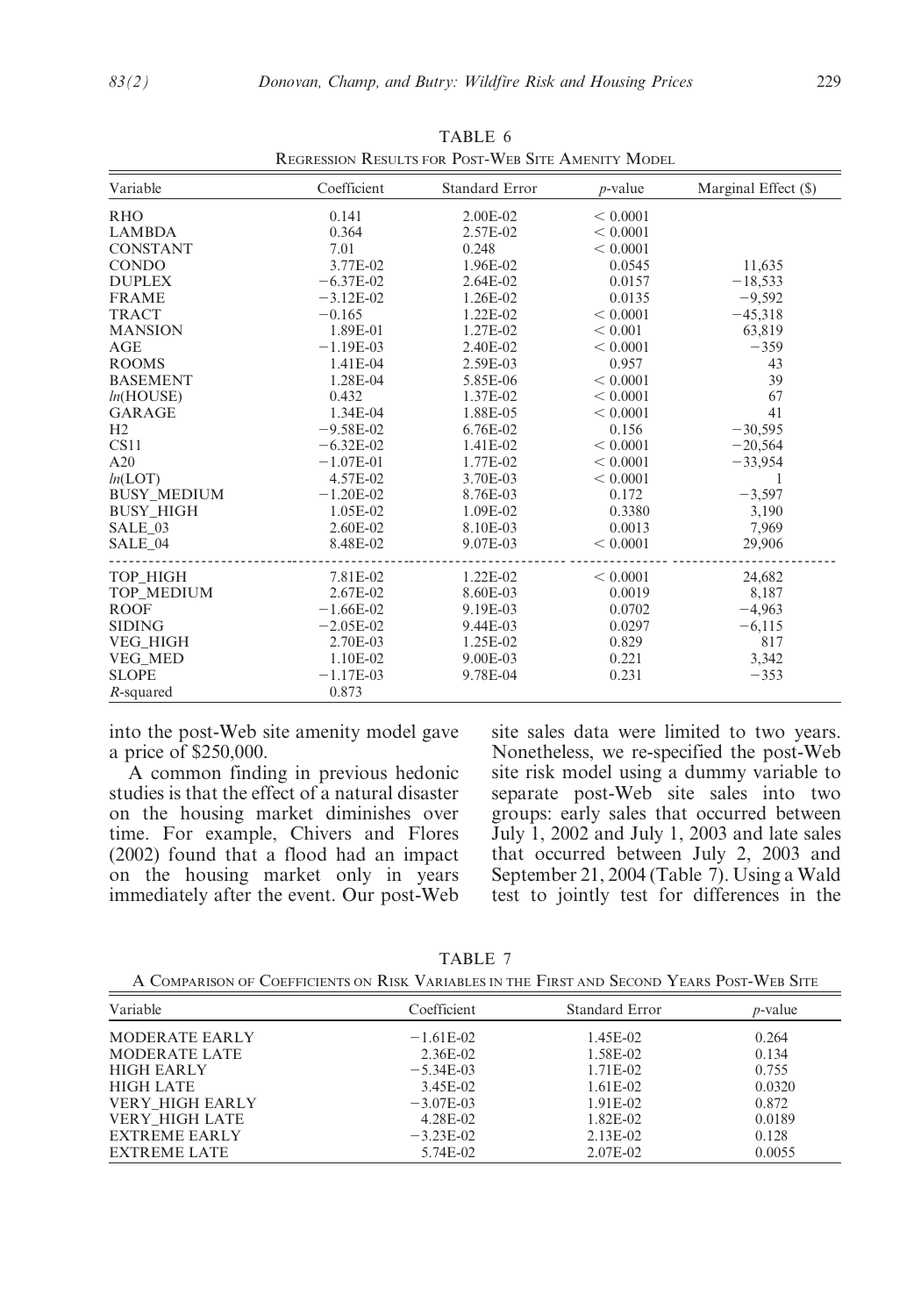A COMPARISON OF COEFFICIENTS ON HOUSE AND SIDING VARIABLES IN THE FIRST AND SECOND YEARS **POST-WER SITE** 

TABLE 8

| Variable           |             | Coefficient Standard Error p-value |        |
|--------------------|-------------|------------------------------------|--------|
| <b>ROOF EARLY</b>  | $-3.16E-02$ | 1.38E-02                           | 0.0224 |
| <b>ROOF LATE</b>   | $-6.83E-03$ | 1.19E-02                           | 0.5672 |
| SIDING EARLY       | $-2.66E-02$ | $1.44E-02$                         | 0.0657 |
| <b>SIDING LATE</b> | $-1.54E-02$ | 1.19E-02                           | 0.1949 |

coefficients on the four risk variables between early and late sales, we found a significant difference ( $p = 0.00121$ ). This suggests that the effect of the Web site appears to be fleeting, although this result should be confirmed by analyzing post-Web site sales over a longer period.

### **Underlying Risk Variables**

We estimated pre- and post-Web site models including the four variables that are weighted most heavily when calculating a parcel's overall risk rating: construction materials, proximity to dangerous topography, vegetation density, and the slope of the landscape within 150 feet of the house  $(Tables 5 and 6)$ .

Pre-Web site, the effect of dangerous topography 30 feet or less from a house (TOP HIGH) was positive and significant (Table 5). This result endured post-Web site, and, in addition, the effect of dangerous topography 30–100 feet from a home (TOP\_MEDIUM) became positive and significant (Table 6). The effect of steeper slopes within 150 feet of a house was negative and significant pre-Web site but insignificant post-Web site. This result may appear counterintuitive, if the Web site raised homebuyers' awareness of wildfire, we would expect the slope variable to remain significant post-Web site. Conversations with residents suggest that this result may be due to a decrease in availability of flatter building sites. As these sites became more scarce, buyers may have been more willing to accept sites with higher slopes.

Pre-Web site, a wood roof had a significant and positive impact on housing price. However, post-Web site, a wood roof had

a significant and *negative* effect on housing price. Similarly, wood siding had no significant effect on housing price pre-Web site. but had a significant and *negative* effect post-Web site. Vegetation density within 30 feet of the home did not significantly impact housing price either pre- or post-Web site.

To see if the effect of the Web site on preferences for flammable building materials diminished over time, we re-specified the post-Web site amenity model distinguishing between early and late sales (Table 8). A Wald test found no joint difference  $(p =$ 0.227) in the coefficients on ROOF and SIDING between early and late sales. Unlike the risk variables, it appears post-Web site preferences for flammable building materials remains stable over time, although again, the analysis is limited to a two-year period.

The above results can be interpreted in a formal household utility framework by using the nomenclature developed earlier. For a neighborhood characteristic that affects wildfire risk and is positively correlated with house price, such as proximity to dangerous topography, we can say that

$$
\frac{\partial U}{\partial Y^w} > \frac{\partial R}{\partial Y^w} * \frac{\partial U}{\partial R}.
$$
 [7]

The same relationship holds for a house characteristic that affects wildfire risk and is positively correlated with price, such as roofing material. There are two possible explanations for insignificant coefficients on variables that affect wildfire risk. First, a variable may have no amenity value, and have no perceived effect on wildfire risk. Second, a variable's amenity value may be counteracted by its affect on wildfire risk. Formally, using a neighborhood characteristic as an example:

$$
\frac{\partial U}{\partial Y^w} \approx \frac{\partial R}{\partial Y^w} * \frac{\partial U}{\partial R}.
$$
 [8]

Although the manner in which amenity values, wildfire risk, and household utility interact is not clear for all variables, pre-Web site, it is clear on aggregate. That is, for the house and neighborhood characteristics considered, positive amenity values outweigh the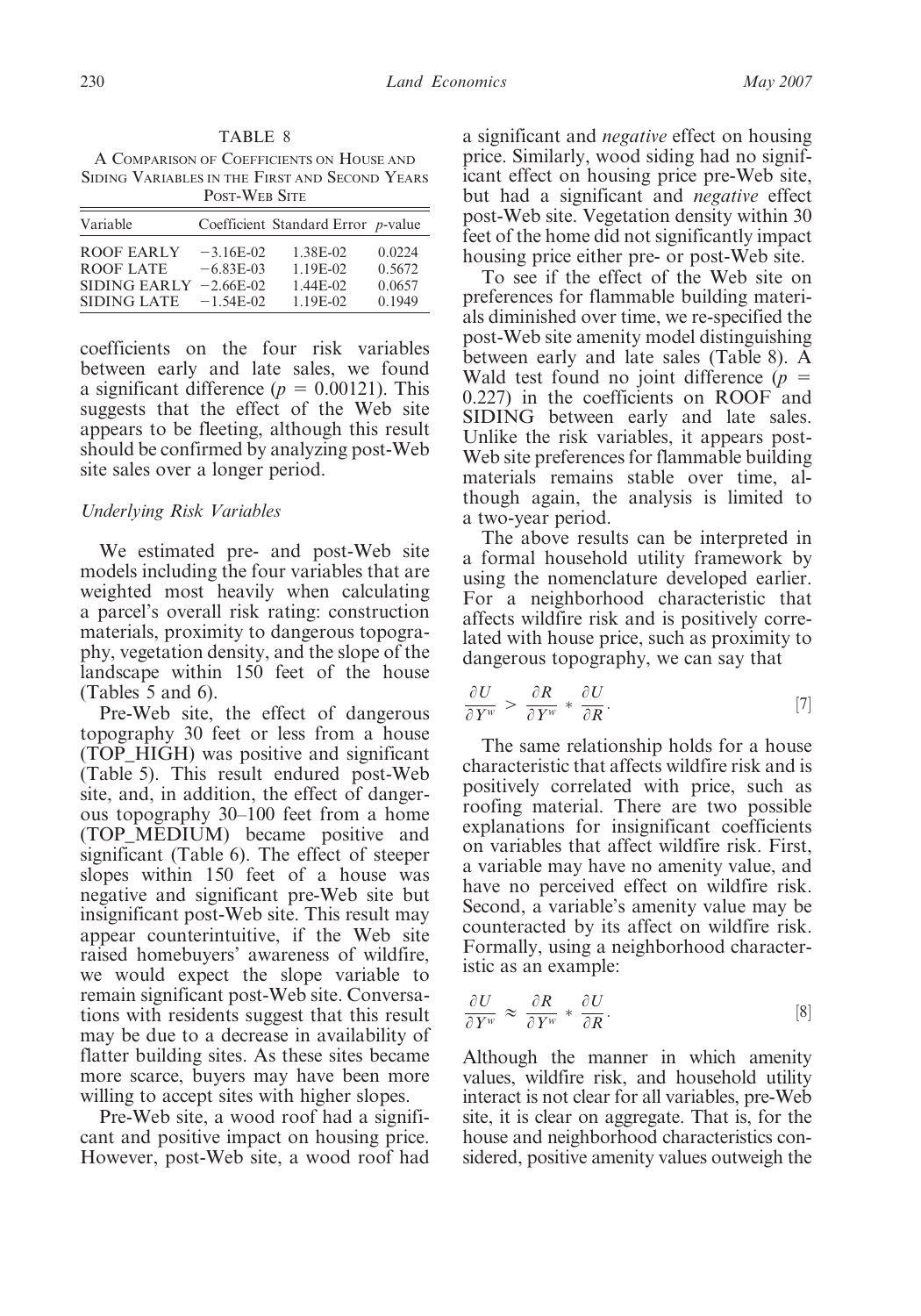$83(2)$ 

negative effects of wildfire risk. Formally:

$$
\sum_{n}^{i=1} \frac{\partial U}{\partial X_{i}^{w}} + \sum_{m}^{j=1} \frac{\partial U}{\partial Y_{j}^{w}} > \sum_{n}^{i=1} \frac{\partial R}{\partial X_{i}^{w}} * \frac{\partial U}{\partial R} + \sum_{m}^{j=1} \frac{\partial R}{\partial Y_{j}^{w}} * \frac{\partial U}{\partial R}.
$$
 [9]

In contrast, post-Web site, the coefficients on wildfire risk variables are no longer significant (Table 4). The results from the post-Web site amenity model provide an explanation of this loss in significance. The most striking difference between the pre- and post-Web site amenity models is the change in the coefficients on the roof and siding variables. The roof coefficient changes from positive and significant to negative and significant, and the siding coefficient changes from insignificant to negative and significant. Because housing material is the most important determinant of a house's wildfire risk rating, it is not surprising that the overall wildfire risk coefficients lose their significance as a result. In contrast to the housing material coefficients, the topography coefficients remain positive in the post-Web site amenity models and increase in size. This may be because, despite the importance of proximity to dangerous topography to overall wildfire risk, the fire department does not emphasize it in its risk mitigation advice to homeowners. Instead, the fire department emphasizes measures that homeowners can take to mitigate their current homes' wildfire risk, and there is little, if anything, that can be done to change an existing house's proximity to dangerous topography.

### **V. DISCUSSION**

This study estimated the effect of wildfire. risk on housing price in Colorado Spring's wildland-urban interface both before and after parcel-level wildfire risk ratings were made available on a Web site. Pre-Web site, overall wildfire risk ratings were positively related to housing price, suggesting that the positive amenity value of the house and neighborhood characteristics that affect a house's wildfire risk outweighed the perceived loss in household utility from

increased wildfire risk. However, this relationship between overall wildfire risk rating and housing price was not observed post-Web site, suggesting that the availability of parcel-level wildfire risk ratings contributed to an increased awareness of wildfire risk. We found some evidence that this effect diminished over time. This change in awareness was manifested largely by a change in preferences for wood roofs and siding. A positive correlation between proximity to dangerous topography and house price was observed both pre- and post-Web site. This result may be partly due to a lack of emphasis that the fire department places on proximity to dangerous topography in the advice they give to homeowners. The fire department also emphasizes the risk posed by high vegetation density around a house. Unlike housing material, there is only modest evidence of a change in preferences for vegetation density. However, it is possible that home buyers are concerned about the wildfire risk posed by dense vegetation but do not let that concern affect their housing decision because they think they can thin the vegetation at a relatively low cost after they purchase the home. In comparison, the cost of replacing a wood roof or wood siding is substantial, and the cost of changing the topography around a house is prohibitive.

The availability of house and neighborhood characteristics in combination with parcel-level wildfire risk data provide us with a unique insight into the relationship between amenity values and risk. Results suggest that looking at the effect of wildfire risk on house price without accounting for amenity values may be misleading. For example, the results from the pre-Web site overall wildfire risk rating model (Table 3) provide prima facie evidence of a positive relationship between wildfire risk and house price. It is only after examining the results from the corresponding amenity model that a more complete picture of the relationship between wildfire risk, amenity values, and housing price emerges.

This study differs in another significant way from others that have studied the effect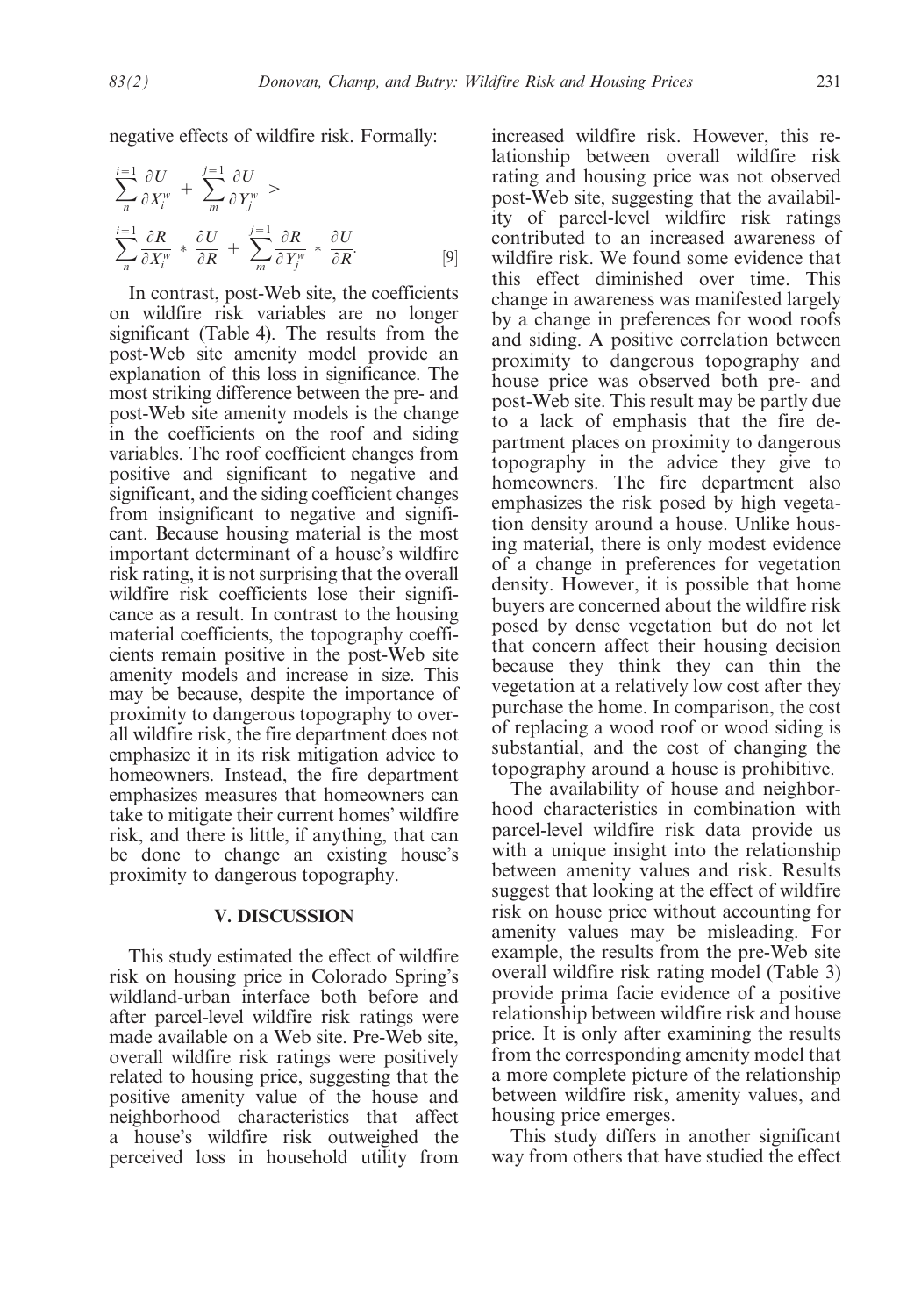of natural hazards on housing price. These studies fall into two categories: those that evaluate the effect of natural hazard risk on house price and those that examine this effect before and after a natural disaster occurs. In this study we examine whether an educational campaign can have the same effect as a natural disaster. Results do not indicate whether this educational campaign had the same quantitative effect as a wildfire would have, but the qualitative effect observed a more negative effect of risk on house price, which diminishes over time—is consistent with the literature on other natural disasters. It would be useful to repeat this study in a few years to see if the observed decline in the effect of the educational campaign continues. If this were observed, it would suggest that educational campaigns may need to be continually promoted or periodically changed to remain effective.

There is one other factor to consider when evaluating the effectiveness of this educational campaign. In June 2002, the Hayman fire burned 138,000 acres mostly on the Pike National Forest (17,000 acres were on the Pikes Peak Ranger District); it destroyed 132 homes and came within 20 miles of Colorado Springs (Graham 2003). Although homeowners in the study area were not directly threatened by the Hayman fire, some of the observed change in homeowner attitudes toward wildfire risk may be attributable to this fire. We cannot determine how much of the observed effect on the housing market was due to the educational campaign and how much was due to the Hayman fire. However, given the level of public interest, as demonstrated by the number of hits on the Web site, we believe that a significant portion of the observed changes can be attributed to the program. Furthermore, although the Hayman fire may have increased homebuyers' awareness of wildfire risk and may have encouraged them to use the Web site, it did not provide them with sufficient information to determine the relative wildfire risk of a house. For this reason, it is probably not appropriate to think of the effects of events such as the Hayman Fire as independent of the pro-

gram. Rather, it is one of a number of factors that may encourage the homebuyer to seek additional information, such as that provided on the Fire Department's Web site. This is borne out by an increase in the hits on the Web site during the fire season.

#### **References**

- Anselin, Luc. 1988. Spatial Econometrics: Methods and Models. Dordrecht. The Netherlands: Kluwer Academic Press.
- Anselin, Luc, and A. Bera. 1998. "Saptial Dependence in Linear Regression Models with an Introduction to Spatial Econometrics." In *Hand*book of Applied Economic Statistics, ed. A. Ullah and D. Giles. New York: Marcel Dekker.
- Anselin, L., and S. Hudak. 1992. "Spatial Econometrics in Practice: A Review of Software Options." Regional Science and Urban Economics 22 (3): 509-36.
- Anselin, Luc, A. Bera, R. Florax, and M. J. Yoon. 1996. "Simple Diagnostic Tests for Spatial Dependence." Regional Science and Urban *Economics* 26  $(1)$ : 77-104.
- Arno, Stephen F., and James K. Brown. 1991. "Overcoming the Paradox in Managing Wildland Fire." Western Wildfire 17  $(1)$ : 40–46.
- Beron, K., J. Murdoch, M. Thaver, and W. Vijverberg. 1997. "An Analysis of the Housing Market before and after the 1989 Loma Prieta Earthquake." Land Economics 73 (Feb): 101-13.
- Bin, Okmyung, and Stephan Polasky. 2004. "Effects of Flood Hazards on Property Values: Evidence before and after Hurricane Floyd." Land Economics 80 (Nov.): 490-500.
- Case, A. 1991. "Spatial Patterns in Household Demand." Econometrica 59 (4): 953-65.
- Chivers, James, and Nicholas E. Flores. 2002. "Market Failure in Information: The National Flood Insurance Program." Land Economics 78 (Nov.):  $515-21$ .
- Colorado Springs Fire Department. 2001. "Wildfire Mitigation Plan." Colorado Springs Fire Department.
- Cressie, and Noel, A. C. 1993. Statistics for Spatial Data. Rev. ed. New York: John Wiley and Sons, Inc.
- Graham, Russell T. 2003. "Hayman Fire Case Study: Summary." Ogden, Utah: USDA Forest Service, Rocky Mountain Research Station.
- Greene, William H. 2000. Econometric Analysis. 4th ed. Upper Saddle River: Prentice Hall.
- Kim, Chong Won, Tim T. Phips, and Luc Anselin. 2003. "Measuring the Benefits of Air Quality Improvement: A Spatial Hedonic Approach."